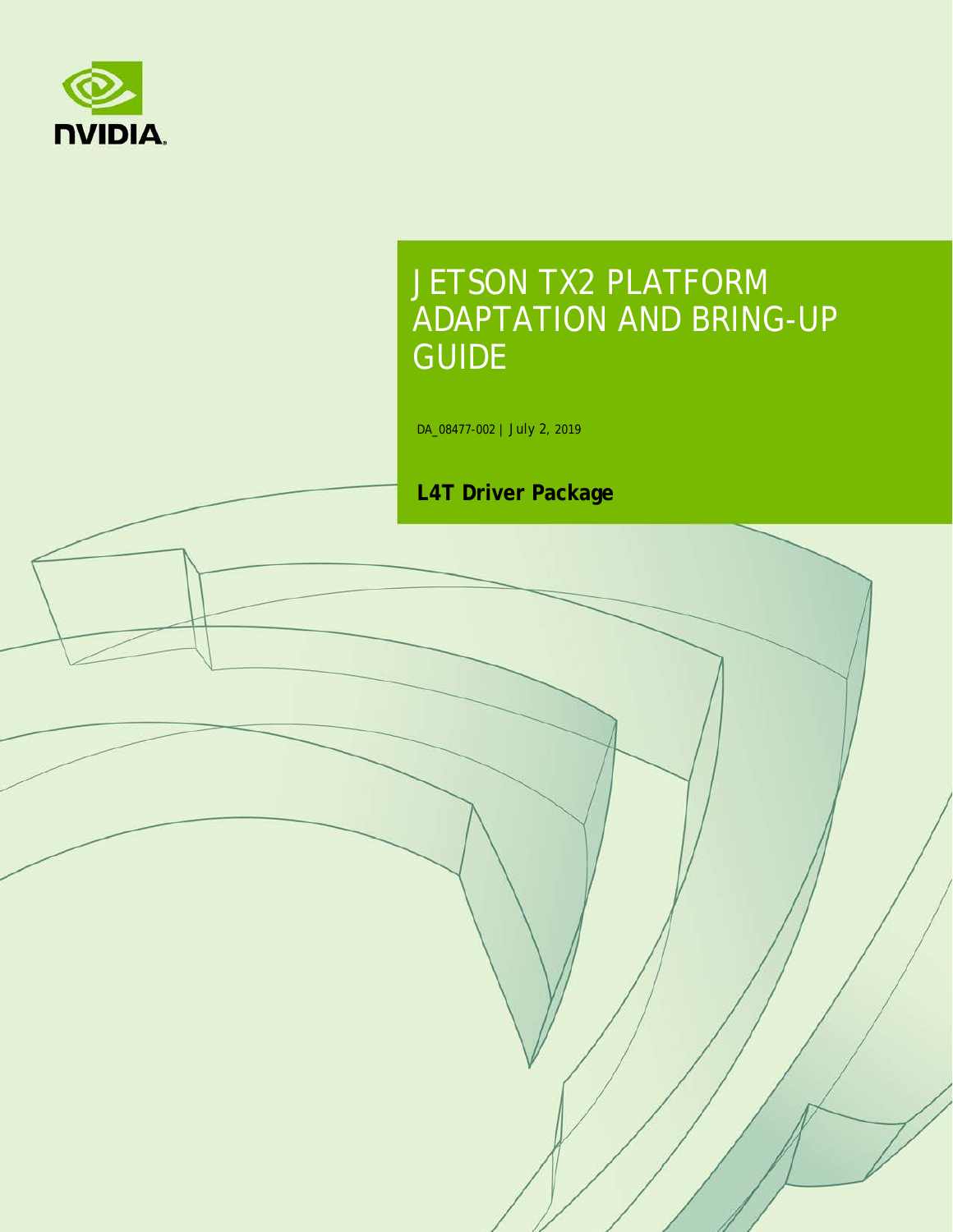# **Document Change History**

| <b>Version</b> | Date        | <b>Authors</b>      | <b>Description of Change</b>                                                                           |  |
|----------------|-------------|---------------------|--------------------------------------------------------------------------------------------------------|--|
| v1.0           | 2 Mar 2017  | twarren/bbasu/snath | Initial release for Jetson TX2                                                                         |  |
| V1.1           | 14 Mar 2017 | bbasu               | Added Power Tree changes                                                                               |  |
| v1.2           | 8 May 2017  | bbasu               | board configuration updates                                                                            |  |
| V1.3           | 30 Jun 2017 | jerchang/mzensius   | GPIO-related updates                                                                                   |  |
| v1.4           | 29 Jan 2018 | dliu/kstone         | Device tree settings for QSPI_IO2                                                                      |  |
| v1.5           | 30 May 2018 | wwang/jsachs        | Addition to "Required Device Tree<br>Changes"                                                          |  |
| V1.6           | 6 Jun 2018  | wwang/jsachs        | New section, "To configure USB3.0<br>OTG"                                                              |  |
| V1.7           | 25 Jun 2018 | wwang/jsachs        | Add details to several sections:<br>MB1 Configuration Changes,<br>PinMxx Changes, USB-Lane<br>Mapping. |  |
| v1.8           | 7 Dec 2018  | wwang/jsachs        | Correct USB Lane Mapping notes.                                                                        |  |
| V1.9           | 2 Jul 2019  | wchang/jsachs       | Updates for L4T Release 32.1; new<br>"Porting USB" section.                                            |  |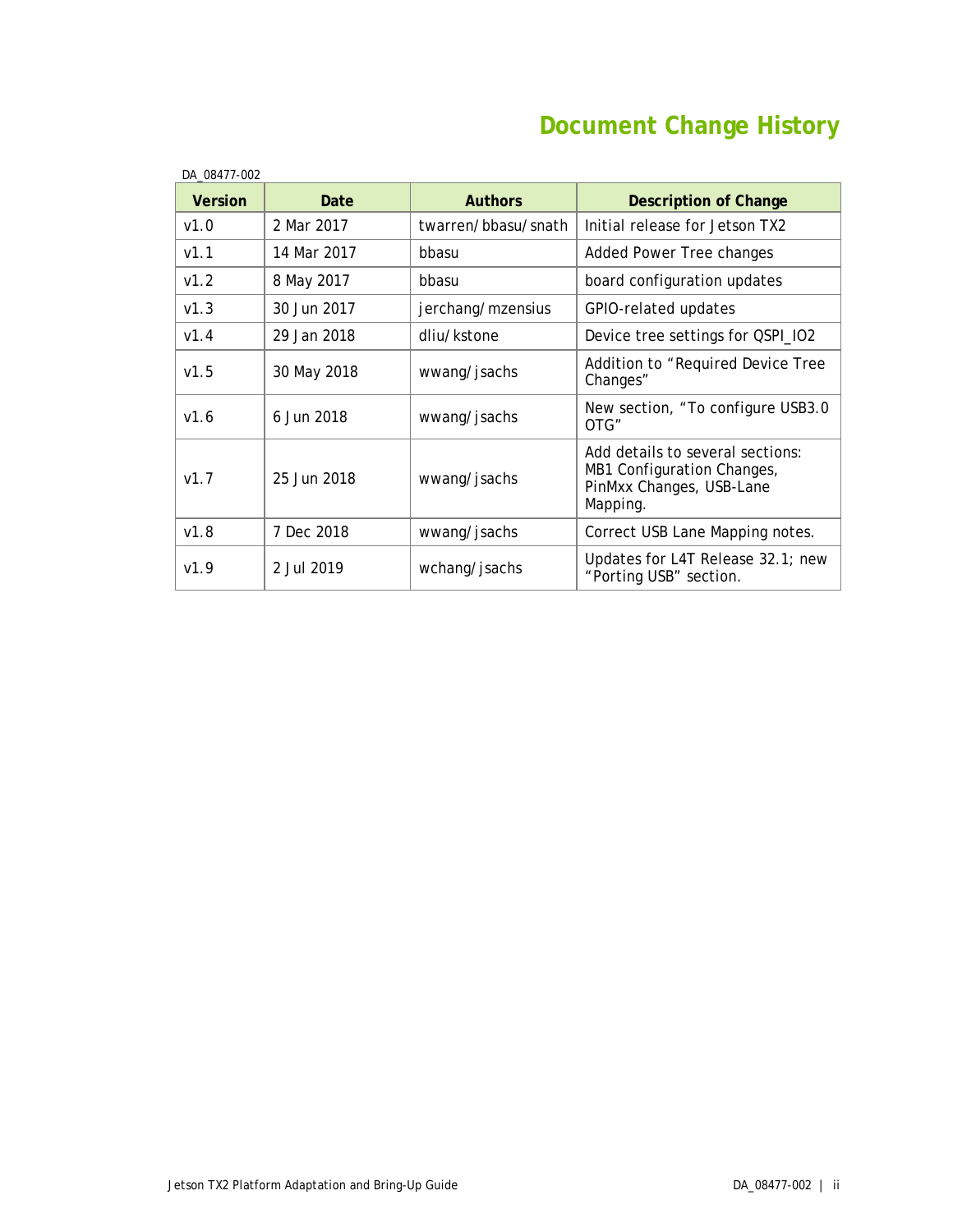### **Table of Contents**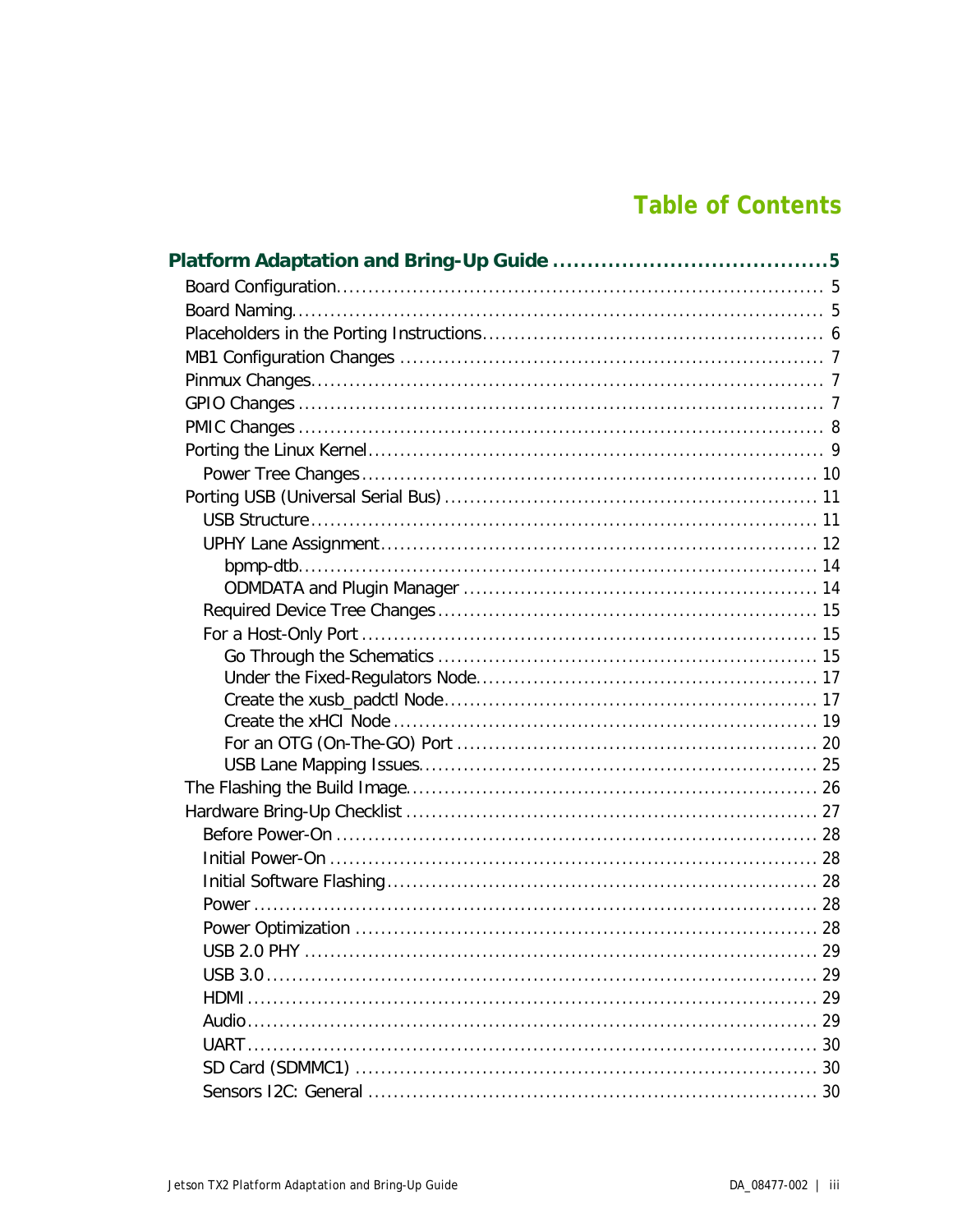## **List of Figures**

### **List of Tables**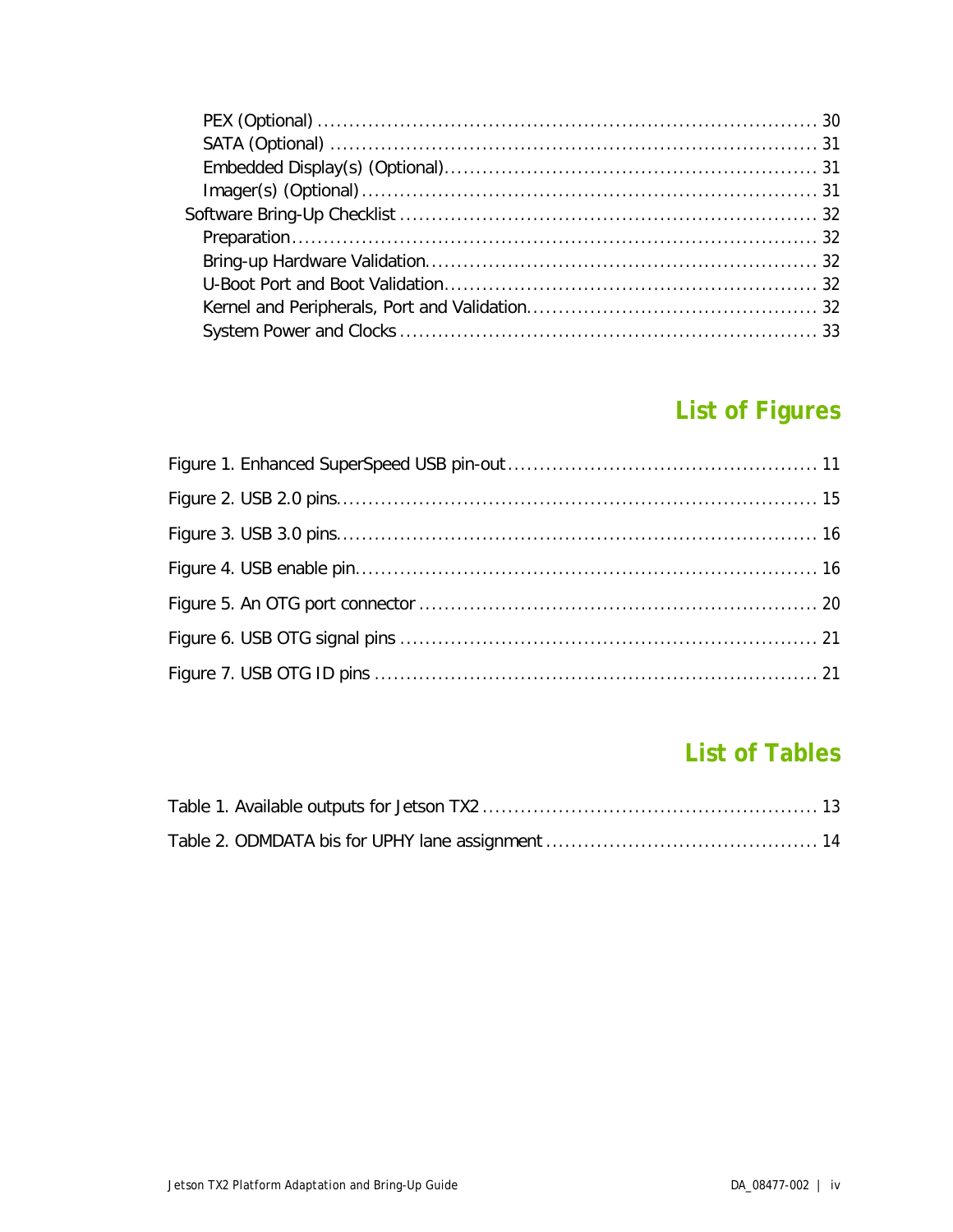# <span id="page-4-0"></span>Platform Adaptation and Bring-Up Guide

This document describes how to port the NVIDIA® Tegra® Linux Driver Package and the U-Boot bootloader from NVIDIA® Jetson™ TX2 Developer Kit to other hardware platforms.

The examples described include code for the Jetson TX2 Developer Kit (P2771).

For information on customizing the configuration files, refer to [Tegra Linux Driver](https://docs.nvidia.com/jetson/archives/l4t-archived/l4t-321/index.html)  [Package Development Guide,](https://docs.nvidia.com/jetson/archives/l4t-archived/l4t-321/index.html) "MB1 Platform Configuration" and "Configuring Pinmux, GPIO and PAD" topics.

## <span id="page-4-1"></span>Board Configuration

The Jetson TX2 module consists of a P3310 main board that sits on a P2597 base board. The complete kit is named P2771 Jetson TX2 Developer Kit. The P3310 main board can be used without any software configuration modifications. The P3310 board sits on the P2597 I/O expansion base board. Both these boards have an EEPROM where the board ID is saved.

Before replacing the P2597 base board, verify the software programming of the Kernel device tables, MB1 configuration, ODM data, and flashing to de-configure the P2597 board with the custom configurations of your custom board. EEPROM ID for your custom board is not required.

## <span id="page-4-2"></span>Board Naming

To support your board in L4T, you must select a simple lower-case, alpha-numeric name for your board. The name can include dashes (-) or underscores (\_) but cannot contain spaces. For example: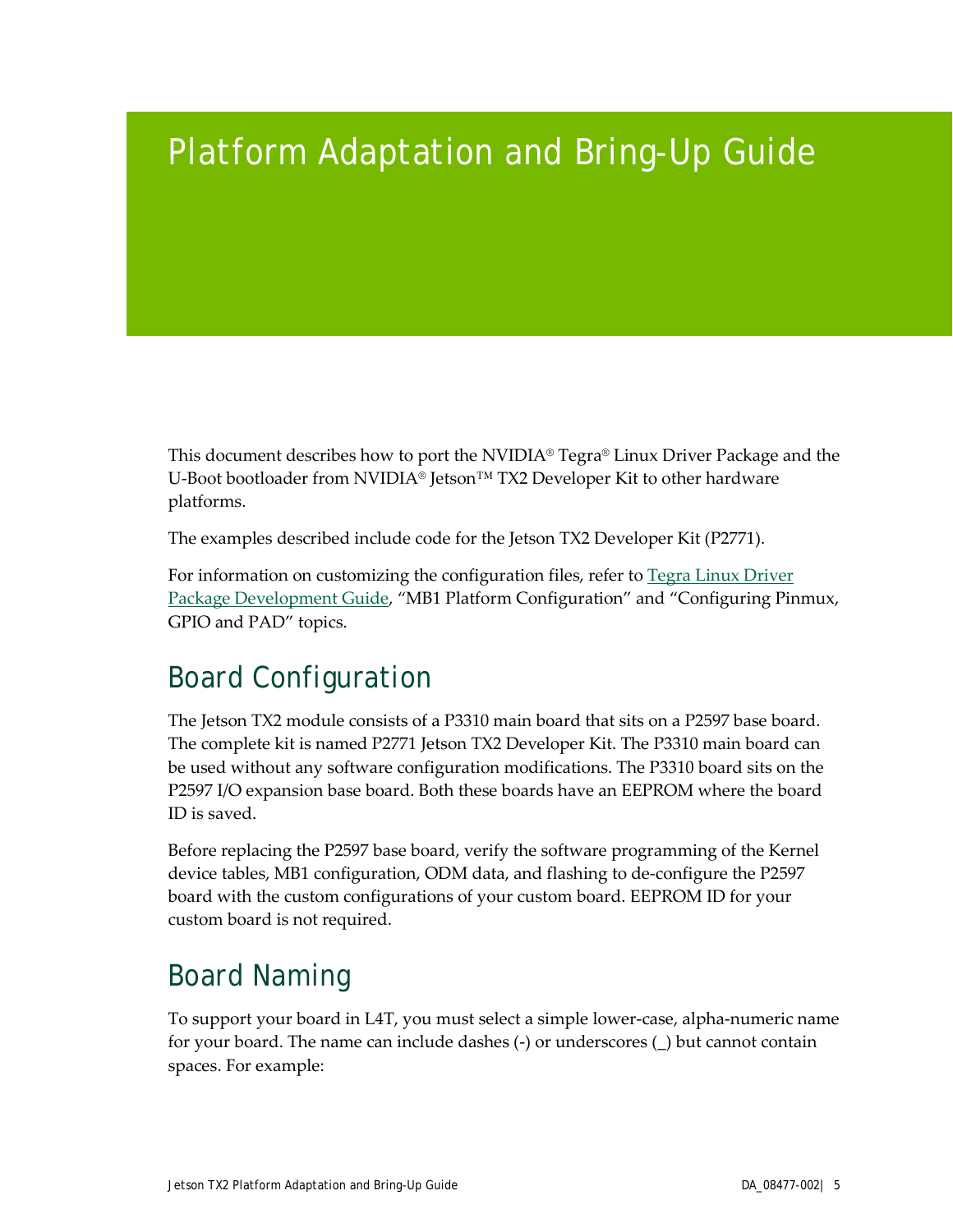jetson-tx2 p2771-000-500 myboard

The name you select appears in:

- Filenames and pathnames
- U-Boot and Linux kernel source code
- User-visible device tree filenames

Additionally, this name is exposed to the user through the U-Boot command prompt and various Linux kernel proc files.

In this document, <board> represents your board name.

You must also select a similarly-constructed vendor name. The same character set rules apply, such as the following example:

```
nvidia
```
In this document, <vendor> represents your vendor name.

**Note: Do not re-use and modify the existing NVIDIA® Jetson™ TX2 Developer Kit code without selecting and using your own board name. If you do not use your own board name it will not be obvious to Jetson TX2 users whether the modified source code supports the original Jetson TX2 Developer Kit board or your board.**

## <span id="page-5-0"></span>Placeholders in the Porting Instructions

Placeholders are used throughout this document, substitute an appropriate value for each placeholder when executing commands.

- <function> is a functional module name, which may be power-tree, pinmux, sdmmc-drv, keys, comm (Wifi/BT), camera, etc.
- <br >board> is a name you have selected to represent your platform. For example, p2771 is the name of the Jetson TX2 Developer Kit. NVIDIA <board> names use lower case letters.
- <version> is a board version number, such as a00. Files for NVIDIA reference boards include a version number. Files for customer platforms are not required to include a version number.
- <vendor> is the name of your organization, or the name of the vendor for your board.
- <root> is the device that holds root file system for the platform. The supported value is emmc.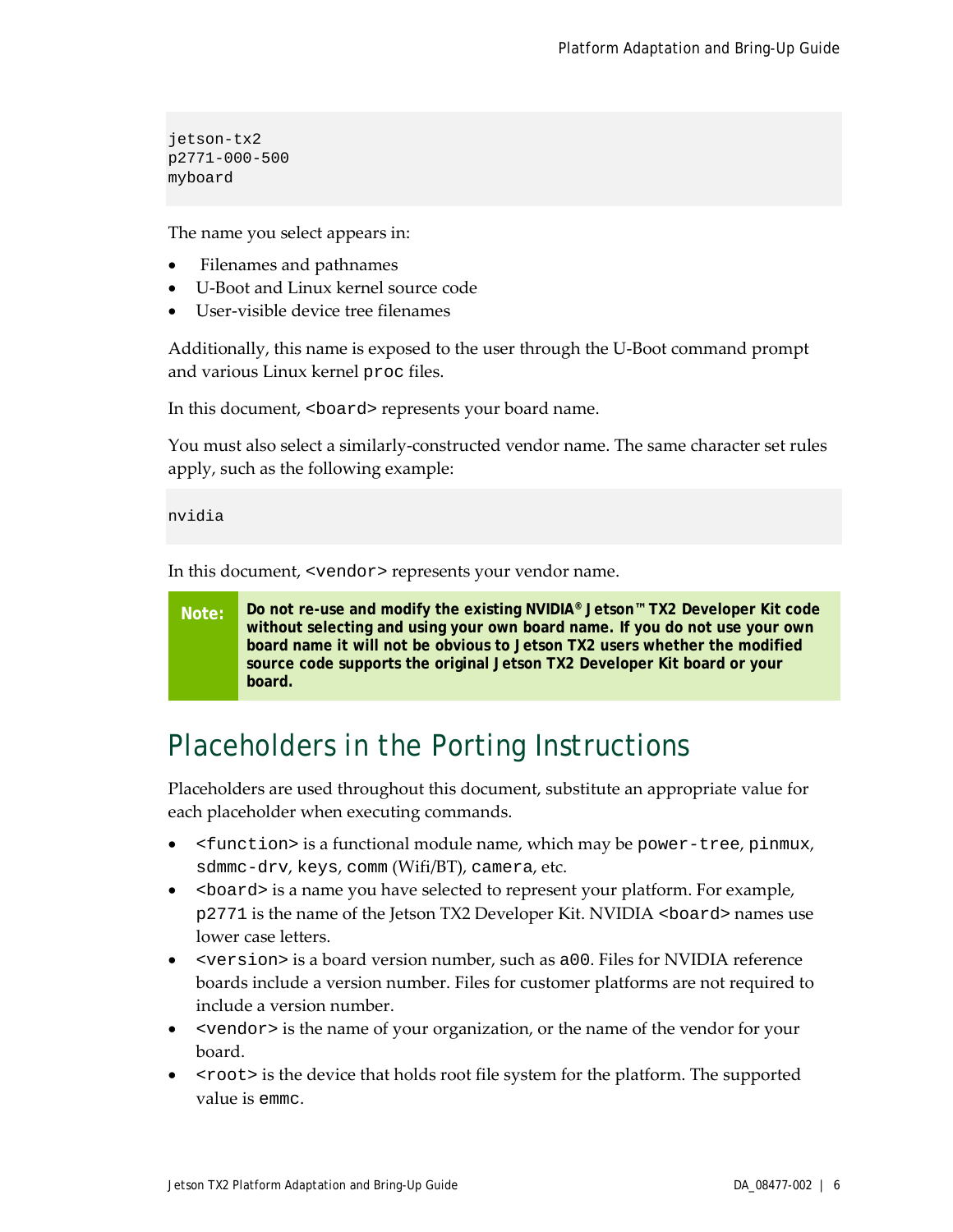## <span id="page-6-0"></span>MB1 Configuration Changes

MB1 provides the boot time configuration of the hardware applied by the bootloader. The MB1 boot configuration tables are available at:

```
<l4t_top>/bootloader/t186ref/BCT
```
## <span id="page-6-1"></span>Pinmux Changes

If your board schematic differs from that for Jetson™ TX2 Developer Kit board, you must change the pinmux configuration applied by the software.

The Jetson-TX2-Generic-Customer-Pinmux-Template.xlsm spreadsheet is provided to:

- Show the locations and default pinmux settings
- Define the pinmux settings in the source code or device tree

The spreadsheet is available at:

<https://developer.nvidia.com/embedded/downloads>

You must customize the spreadsheet for the configuration of your board.

## <span id="page-6-2"></span>GPIO Changes

If you designed your own carrier board, to translate from SOM-connector pins to actual GPIO numbers you must understand GPIO mapping formula below. The translated GPIO numbers can be controlled by the driver.

For example, to check the GPIO number of GPIO15/AP2MDM\_READY. perform the following steps.

To check the GPIO number

- 1. Search for GPIO15\_AP2MDM\_READY in Jetson\_TX2\_Generic\_Customer\_Pinmux\_Release.xlsx.
- 2. Confirm that the Customer Usage field is applied to GPIO3\_PBB.00.
- 3. Confirm in tegra186-gpio.h that GPIO3\_PBB.00 belongs to the main Tegra GPIO group, and that the port number is 21:

```
#define TEGRA_MAIN_GPIO_PORT_BB 21
```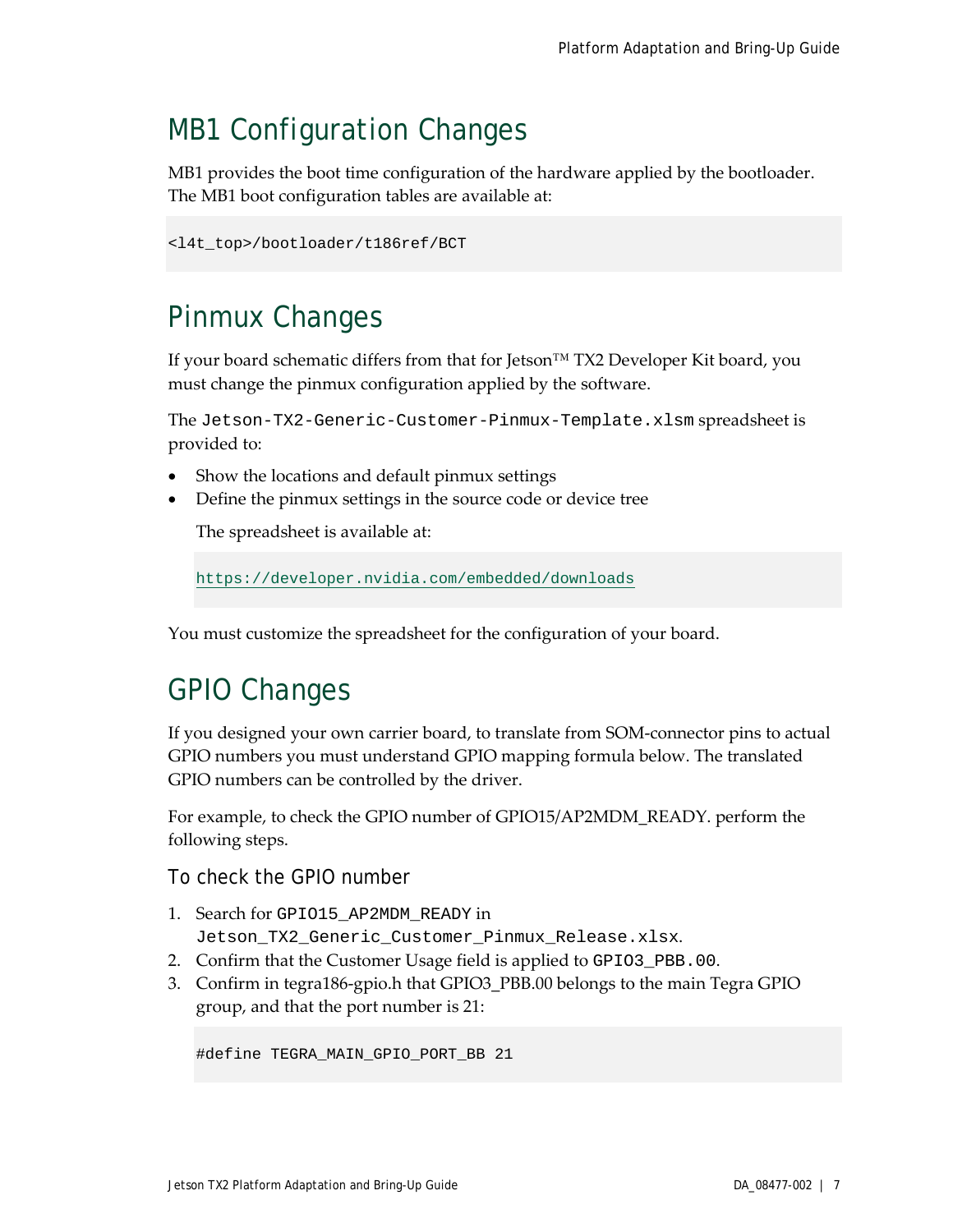4. Because the SoC device registers GPIOs dynamically, search kernel messages to check GPIO allocation ranges for each GPIO group. The command and resulting output are similar to the following:

```
$ dmesg | grep gpiochip_add_data
[ 1.247404] gpiochip_add_data: registered GPIOs 320 to 511 on 
device: tegra-gpio
[ 1.262595] gpiochip_add_data: registered GPIOs 256 to 319 on 
device: tegra-gpio-aon
```
As shown in the outpout above, there are 2 Tegra GPIO ports with different offsets:

- $\cdot$  tegra-gpio, offset = 320
- tegra-gpio-aon, offset= 256
- 5. Because PBB00 belongs to the tegra-gpio group, the port number from step 3 is 21, and the offset is 320. Use the following formula to calculate the GPIO number:

```
TEGRA_MAIN_GPIO(port, offset) = 
((TEGRA_MAIN_GPIO_PORT_##port * 8) + offset)
```
Hence, the GPIO number of GPIO15/AP2MDM\_READY is (21\*8)+320 = 488.

### <span id="page-7-0"></span>PMIC Changes

The PMIC configuration file configures the initial PMIC in the P3310 board. Some GPIO expander-based GPIO regulator settings in the P2597 base board configurations are also defined. Review this configuration file to replace any references to the P2597 board to your custom board. If required, include any regulator information to enable this file.

For example, remove the following section that is writing to a slave on the I2C controller 0 address 0x74 in the P2597 base board. Additionally, update the number of blocks and array number for other entries of the block:

```
tegra186-mb1-bct-pmic-quill-p3310-1000-c04.cfg
# 5V0_HDMI_EN
pmic.qeneric.1.block[2].type = 1; # I2C Typepmic.generic.1.block[2].i2c-controller-id = 0;
pmic.generic.1.block[2].slave-add = 0xE8; # 7BIt:0x74
pmic.generic.1.block[2].reg-data-size = 8;
pmic.generic.1.block[2].reg-add-size = 8;
pmic.generic.1.block[2].block-delay = 10;
pmic.generic.1.block[2].count = 2;
pmic.generic.1.block[2].commands[0].0x07.0xFF = 0xEF;
pmic.generic.1.block[2].commands[1].0x03.0xFF = 0x10;
```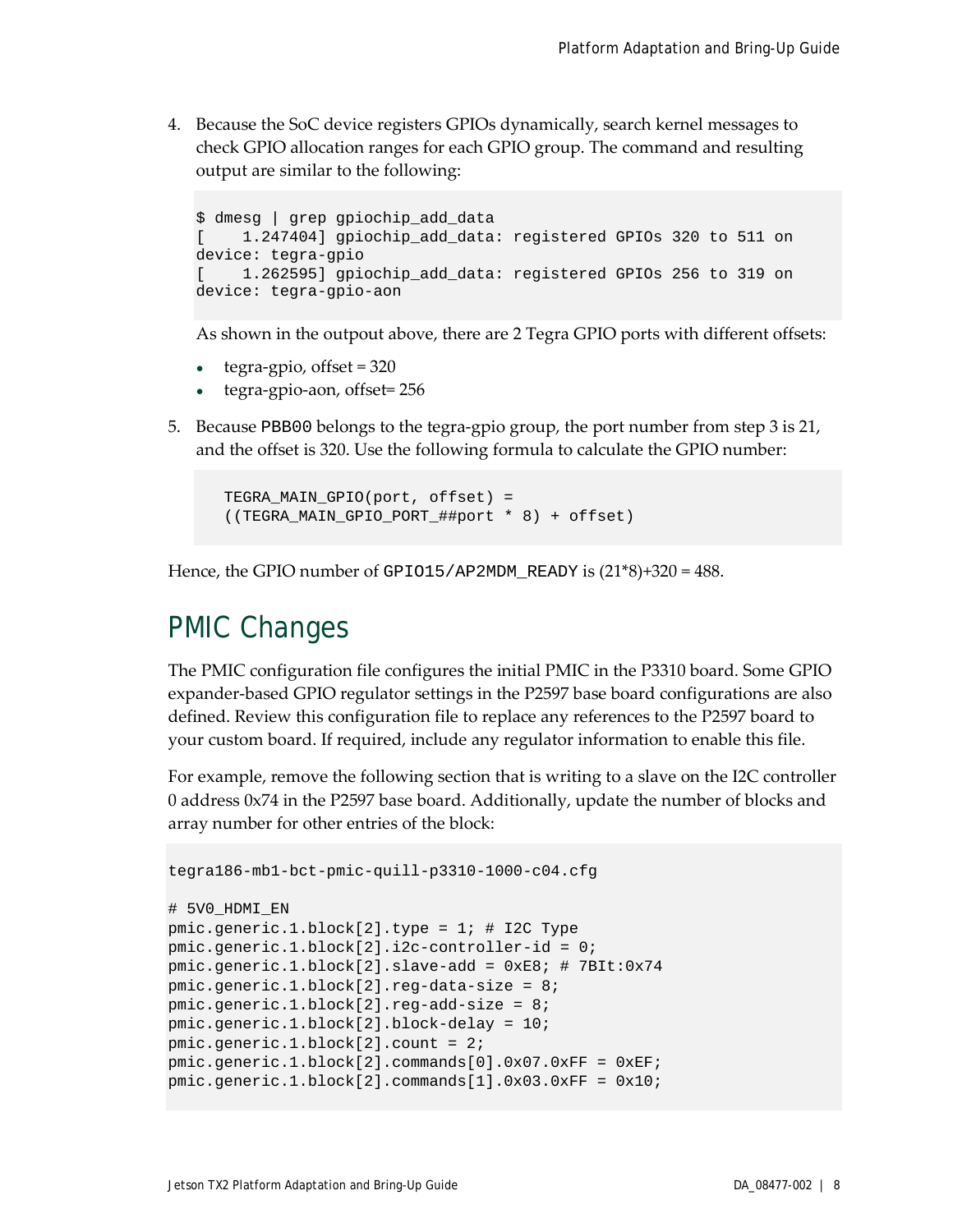## <span id="page-8-0"></span>Porting the Linux Kernel

It is assumed that you are using the CVM module provided by NVIDIA and that it has not been modified; the eMMC, PMIC, and DDR are the same with the same routing of lines. The modifications you are making are for the CVB baseboard that hosts all the peripherals. Consequently, based on the peripherals present on your baseboard, you can modify the .dts files by disabling/enabling the controllers and changing the supplies.

To port the kernel configuration code (the device tree) to your platform, modify one of the distributed configuration files to describe the design of your platform.

The configuration files available at:

```
<top>/hardware/nvidia/platform/t18x/
<top>/hardware_nvidia/soc/t18x
```
The final DTB file used is:

tegra186-quill-p3310-1000-a00-00-base.dts

By reading the above file, you see which other .dtsi files are referenced by include statements. Common .dtsi files that may be modified to reflect hardware design changes include:

| <b>Types of Changes</b>                                       | <b>DTSI Filename or location</b>                                                                                     |
|---------------------------------------------------------------|----------------------------------------------------------------------------------------------------------------------|
| Power supply changes                                          | tegra186-quill-power-tree-p3310-1000-a00-00.dtsi                                                                     |
| Regulator parameter changes                                   | tegra186-quill-spmic-p3310-1000-a00-00.dtsi                                                                          |
| Display panel and node changes                                | Refer to the Tegra Linux Driver Package Development<br>Guide Display Configuration and Bringup topic for<br>details. |
| ODM data based feature<br>configuration                       | tegra186-odm-data-plugin-manager.dtsi                                                                                |
| NVIDIA SOC controller state to<br>enable/disable a controller | soc/t18x/kernel-dts/tegra186-soc/                                                                                    |
| Panels related .dts files                                     | tegra/common/kernel-dts/panels/                                                                                      |

Verify that no other .dts or .dtsi file, including these .dts files, overrides any changes you make.

As a best practice, create your own set of .dts files based on the Quill files already present. Rename your newly created files to the name of your board.

**Note: Use fdtdump or dtc to generate a .dts from the final .dtb file and check if your changes have taken effect.**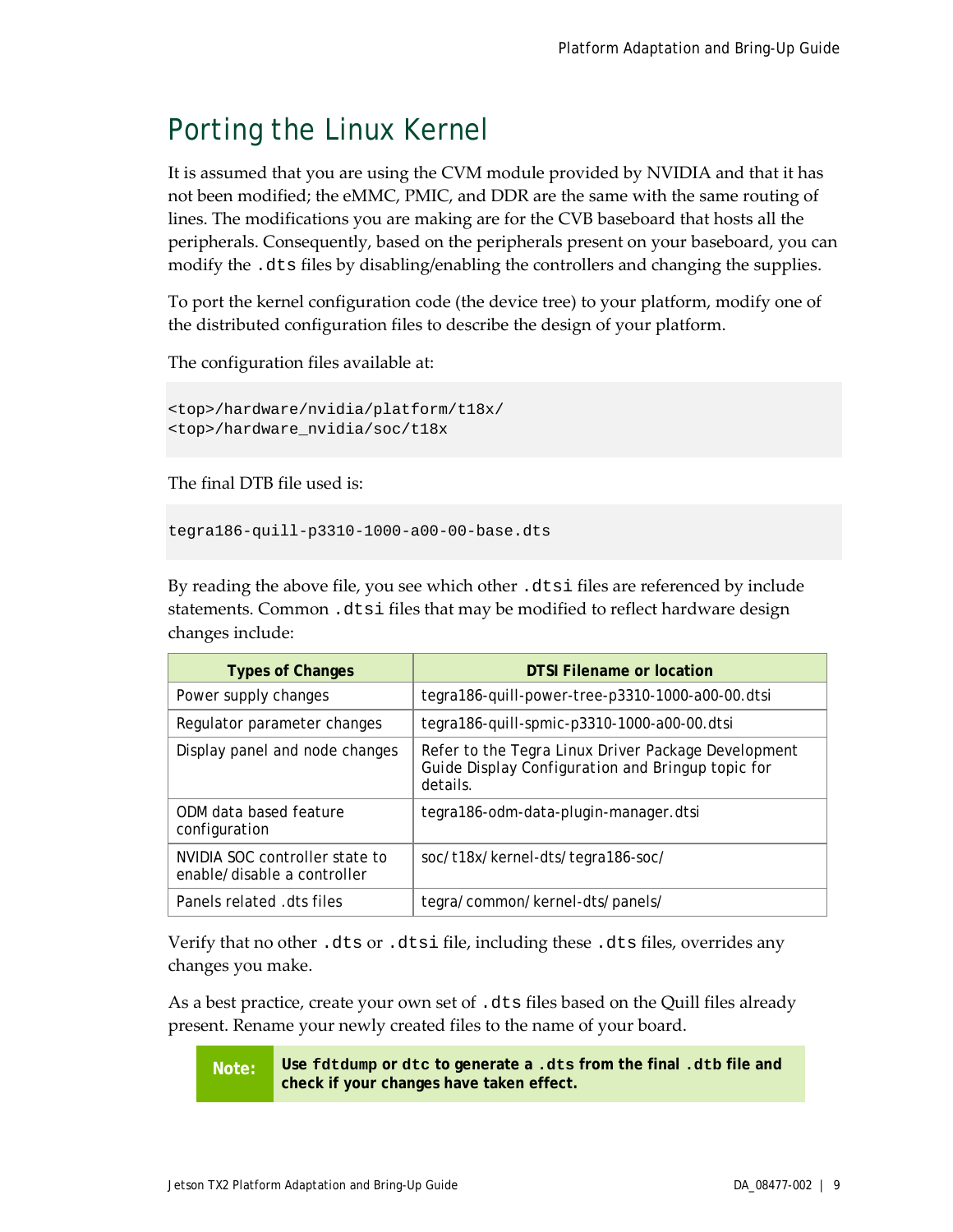The command usage is as follows:

```
dtc -I dtb -O dts tegra186-quill-p3310-1000-a00-00-base.dtb > tegra186-
quill-p3310-1000-a00-00-base.dts
fdtdump dts tegra186-quill-p3310-1000-a00-00-base.dtb > tegra186-quill-
p3310-1000-a00-00-base.dts
```
### <span id="page-9-0"></span>Power Tree Changes

The Jetson P2597 baseboard has a GPIO expander. Some of the pins on the GPIO expander are used as a GPIO regulator. One such usage is to enable vbus-2-supply which is powered using vdd\_usb2\_5v GPIO regulator. If your custom board does not have the vdd\_usb2\_5v supply, the xhci driver enumeration fails on the target system. To solve this situation, you must:

1. Change the supply with battery\_reg using the .dtsi file located at:

```
hardware/nvidia/platform/t18x/common/kernel-dts/t18x-common-
platforms/tegra186-quill-power-tree-p3310-1000-a00-00.dtsi
```
- 2. Regenerate the DTB.
- 3. Flash with the correct DTB.

The modifications are as follows:

```
pinctrl@3520000 {
    vbus-0-supply = <&vdd_usb0_5v>; 
   vbus-1-supply = <\&vdd_ush1_5v>;
     vbus-2-supply = <&battery_reg>;
     vbus-3-supply = <&battery_reg>;
     vddio-hsic-supply = <&battery_reg>;
     avdd_usb-supply = <&spmic_sd3>;
     vclamp_usb-supply = <&spmic_sd2>;
    avdd pll erefeut-supply = < &spmic sd2>;
};
```
To disable XHCI

- 4. Change the lane configuration.
- 5. Update the following node.

```
xhci@3530000 {
    status = "disabled";
     phys = <&tegra_xusb_padctl TEGRA_PADCTL_PHY_UTMI_P(0)>,
            <&tegra_xusb_padctl TEGRA_PADCTL_PHY_UTMI_P(1)>,
            <&tegra_xusb_padctl TEGRA_PADCTL_PHY_USB3_P(1)>;
```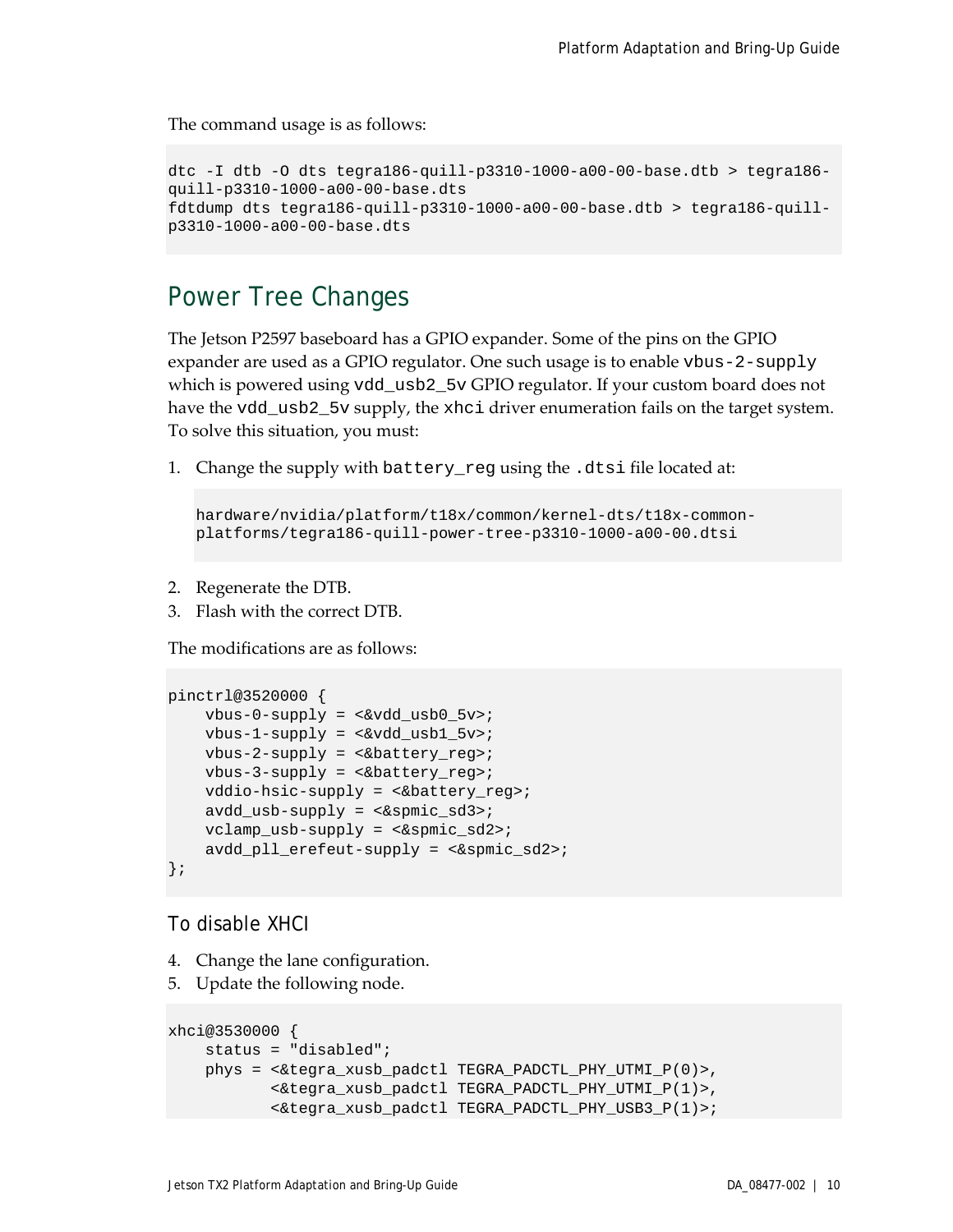```
 phy-names = "utmi-0", "utmi-1", "usb3-1";
};
```
For information about .dts files, refer to the documentation at Documentation/devicetree/bindings in the NVIDIA released Linux kernel source package.

## <span id="page-10-0"></span>Porting USB (Universal Serial Bus)

Jetson TX2 can support up to three SuperSpeed USB ports. In some implementations not all of these ports can be used because of UPHY lane sharing among PCIE, SATA, UFS, and XUSB. The Jetson P2597 carrier board is designed and verified for one USB3.0 port and one USB2.0 OTG port. If you designed your own carrier board, verify the UPHY lane mapping and compatibility between P2597 and your custom board by consulting the NVIDIA team.

### <span id="page-10-1"></span>USB Structure

An enhanced SuperSpeed USB port has nine pins:

- VBUS
- GND
- $\bullet$  D+
- D−
- Two differential signal pairs for SuperSpeed data transfer
- One ground (GND\_DRAIN) for drain wire termination and managing EMI, RFI, and signal integrity



<span id="page-10-2"></span>Figure 1. Enhanced SuperSpeed USB pin-out

The D+/D− signal pins connect to UTMI pads. The SSTX/SSRX signal pins connect to UPHY and are handled by a single UPHY lane. As UPHY lanes are shared between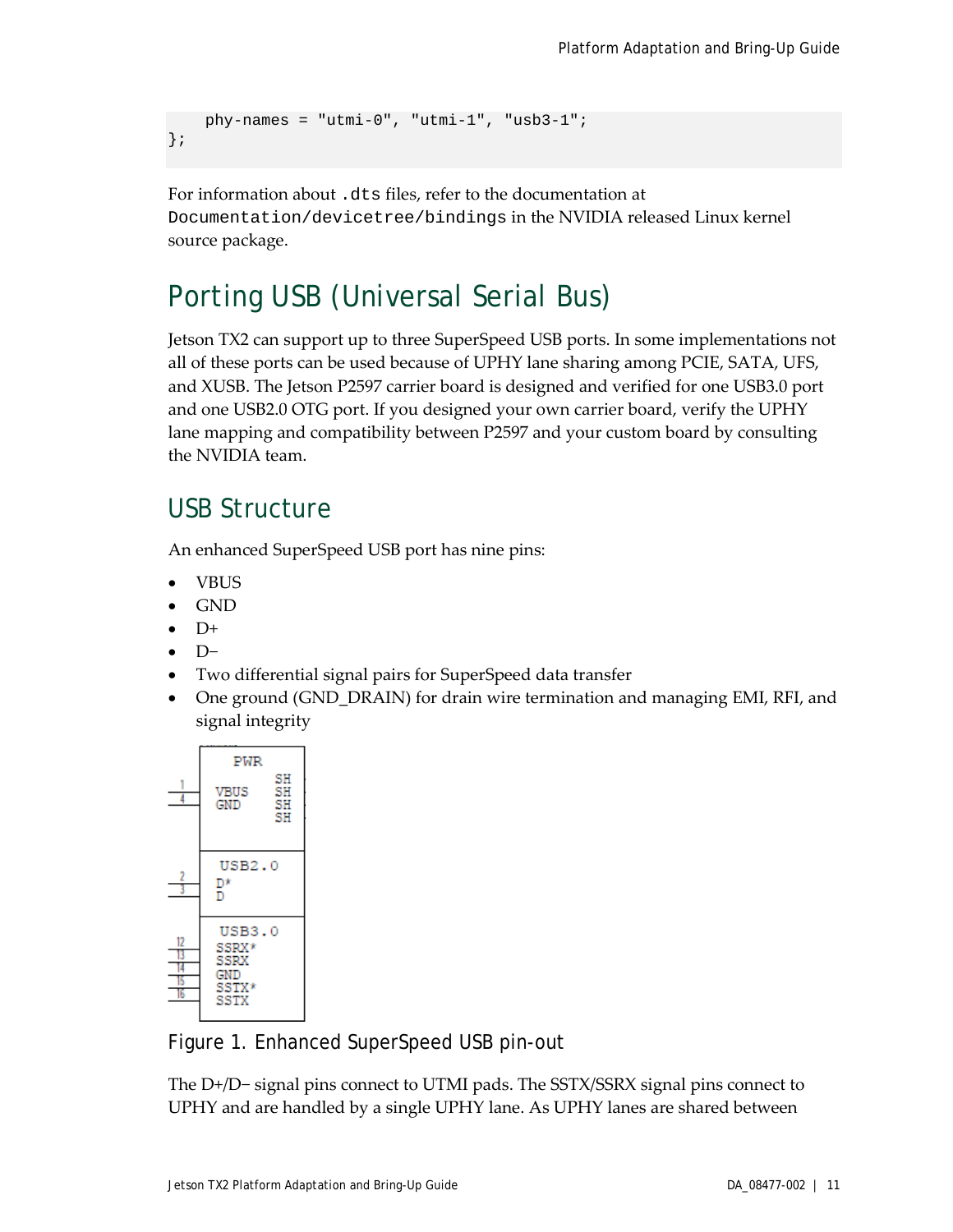PCIE, SATA, UFS, and XUSB, UPHY lanes must be assigned according to the custom carrier board's requirements.

### <span id="page-11-0"></span>UPHY Lane Assignment

UPHY is an acronym for **universal physical layer**, a physical I/O interface layer that can serve multiple types of interfaces, e.g. USB, PCIe, SATA, and UFS. A UPHY lane can support multiple types of interfaces.

The Jetson P2597 carrier board is designed and verified for one USB3.0 port and one USB2.0 OTG port. The possible use cases and their UPHY lane assignments are shown in [Table 1.](#page-12-0)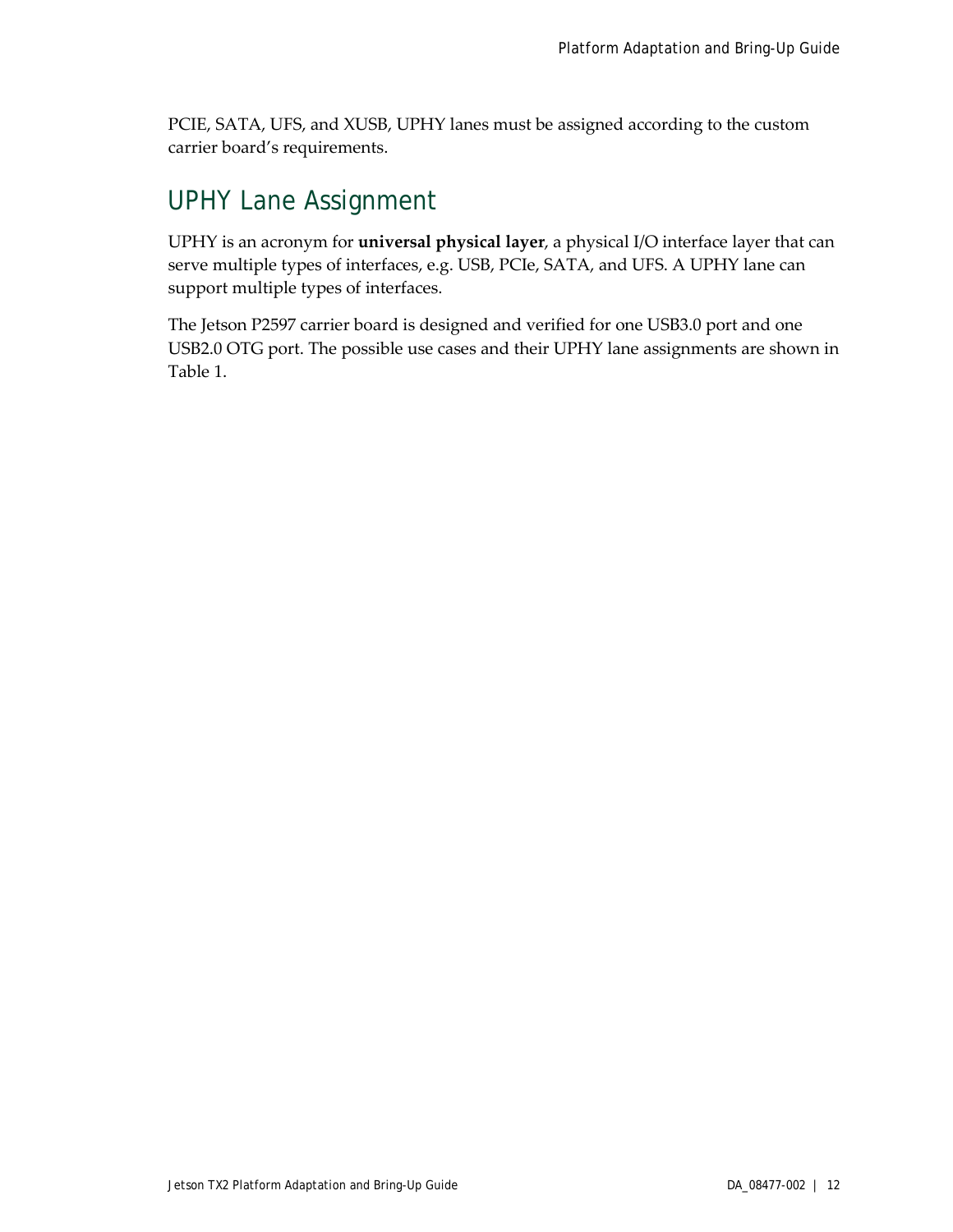|               |                   | <b>Jetson TX2 Pin Names</b>                 |             | <b>PEX1/</b><br>USB_SSO | <b>PEX_RFU</b> | PEX <sub>2</sub> | USB_SS1    | <b>PEXO</b> | <b>SATA</b> |
|---------------|-------------------|---------------------------------------------|-------------|-------------------------|----------------|------------------|------------|-------------|-------------|
|               |                   | <b>Tegra Lanes</b>                          |             | Lane 0                  | Lane 1         | Lane 3           | Lane 2     | Lane 4      | Lane 5      |
|               |                   | <b>Available Outputs</b><br>from Jetson TX2 |             |                         |                |                  |            |             |             |
| Config        | <b>USB</b><br>3.0 | <b>PCIe</b>                                 | <b>SATA</b> |                         |                |                  |            |             |             |
| 1             | $\Omega$          | $1x1 + 1x4$                                 | 1           | PCIe#2 0                | PCIe#0 3       | PCIe#0 2         | PCIe#0 1   | PCIe#0 0    | <b>SATA</b> |
| $2*$          | 1                 | 1x4                                         | 1           | USB SS#0                | PCIe $#0$ 3    | PCIe#0 2         | PCIe#0 $1$ | PCIe $#0$ 0 | <b>SATA</b> |
| $\mathcal{S}$ | $\mathcal{P}$     | $3x1$ $\ddagger$                            | 1           | PCle#2 0                | USB SS#1       | PCIe $#1$ 0      | USB SS#2   | PCIe#0 0    | SATA        |
| 4             | 3                 | $2x1$ ‡                                     | 1           | USB SS#0                | USB SS#1       | PCIe $#1$ 0      | USB SS#2   | PCIe#0 0    | SATA        |
| 5             | 1                 | $2x1 + 1x2$                                 | 1           | PCle#2 0                | USB_SS#1       | PCIe $#1$ 0      | PCIe#0 1   | PCIe#0 0    | SATA        |
| 6             | $\mathfrak{D}$    | $1x1 + 1x2$                                 | 1           | USB SS#0                | USB SS#1       | PCIe $#1$ 0      | PCIe#0 1   | PCIe#0 0    | <b>SATA</b> |
|               |                   |                                             |             |                         |                |                  |            |             |             |

<span id="page-12-0"></span>

| Table 1. Available outputs for Jetson TX2 |  |  |  |  |  |  |
|-------------------------------------------|--|--|--|--|--|--|
|-------------------------------------------|--|--|--|--|--|--|

Configuration 2 represents the default on the carrier board. Lane 0 is assigned to USB SuperSpeed port 0, Lanes 1 through 4 are assigned to PCIe, and Lane 5 is assigned to SATA.

† PCIe Interface 2 can be brought to the PEX1 pins, or USB 3.0 port 1 to the USB\_SS0 pins, depending on the setting of a multiplexor on the module. The selection is controlled by QSPI\_IO2 configured as a GPIO. To switch USB\_SS0 to PEX1, configure QSPI\_I02 as follows:

```
pcie0_lane2_mux {
         gpio-hog;
       qpios = \langleTEGRA MAIN GPIO(R, 3) 0>;
        output-low;
        label = "pcie-lane2-mux";
       status = "disabled";
    + status = "okay";
   };
‡ Although PCIe is 3x1 and 2x1 for configurations 3 and 4, the actual setting in the device tree 
 must be x2, x1, x1. Otherwise pcie@1,0 does not work.
     pci@1,0 { 
        nvidia,num-lanes = <2>;
         status = "okay";
}<br>}
```
Jetson TX2 and the released software support all of the configurations described in [Table](#page-12-0)  [1.](#page-12-0) However, the device tree and ODMDATA must be set to support the configuration you want to use. For further information, see the *NVIDIA Jetson TX2 Technical Reference Manual* (TRM). Consult with NVIDIA before designing your custom board.

Lane assignment can be defined by the uphy node in the bpmp-dtb file or by ODMDATA, defined in p2771-0000.conf.common. If both sources define lane assignment, the assignments in ODMDATA take priority.

If a customer device requires custom UPHY lane assignments, NVIDIA recommends defining them through ODMDATA because it can set related properties, such as MUX function properties, at the same time. You may prefer to perform lane assignment by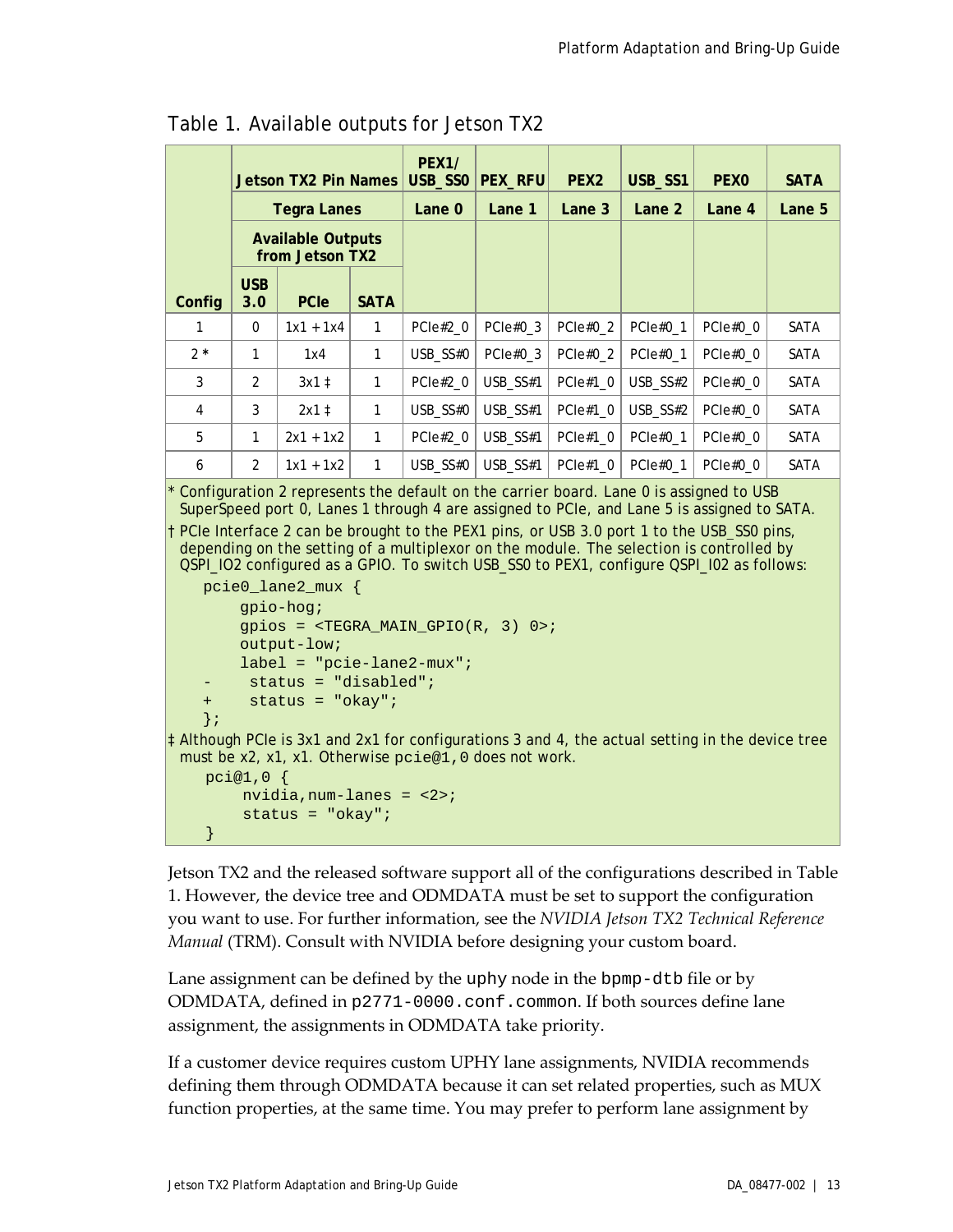modifying the bpmp-dtb file if you are thoroughly familiar with UPHY and UPHY lane assignment. Consult NVIDIA for further assistance if you are considering this.

#### <span id="page-13-0"></span>bpmp-dtb

BPMP (**Boot and Power Management Processor**) is a Jetson TX2 processor that handles the boot process and offloads power management, clock management, and reset control tasks from the CPU. UPHY lane assignment is configured in the bpmp-dtb file under the device node uphy.

```
/ {
    uphy {
         lane0-owner = <TEGRA186_UPHY_LANE_XUSB>;
         lane1-owner = <TEGRA186_UPHY_LANE_PCIE>;
         lane2-owner = <TEGRA186_UPHY_LANE_PCIE>;
         lane4-owner = <TEGRA186_UPHY_LANE_PCIE>;
         lane5-owner = <TEGRA186_UPHY_LANE_SATA>;
         };
};
```
### <span id="page-13-1"></span>ODMDATA and Plugin Manager

ODMDATA and Plugin Manager support special properties of various products' device trees. While loading the BPMP firmware (BPMP-FW), Bootloader gets ODMDATA, checks the ODMDATA UPHY lane configuration bit, and updates the UPHY lane owners on bpmp-dtb. Later, BPMP-FW configures the UPHY lanes as defined by the updated DTB. This provides flexibility to maintain multiple board configurations during development

[Table 2](#page-13-2) shows the meanings of the ODMDATA bits that are related to UPHY lane assignment.

| <b>Bits</b> | <b>Name</b> | Description                                                  |  |  |  |
|-------------|-------------|--------------------------------------------------------------|--|--|--|
| 31:29       |             | Reserved                                                     |  |  |  |
| 28          | UPHY_LANE5  |                                                              |  |  |  |
| 27          | UPHY_LANE4  | Each lane's bits identify the function that owns             |  |  |  |
| 26          | UPHY_LANE2  | the lane. Recognized values are:<br>$\triangleright$ 0: PCIF |  |  |  |
| 25          | UPHY_LANE1  | $\blacktriangleright$ 1: XUSB                                |  |  |  |
| 24          | UPHY_LANE0  |                                                              |  |  |  |
| 23:0        |             | Reserved                                                     |  |  |  |

<span id="page-13-2"></span>

For example: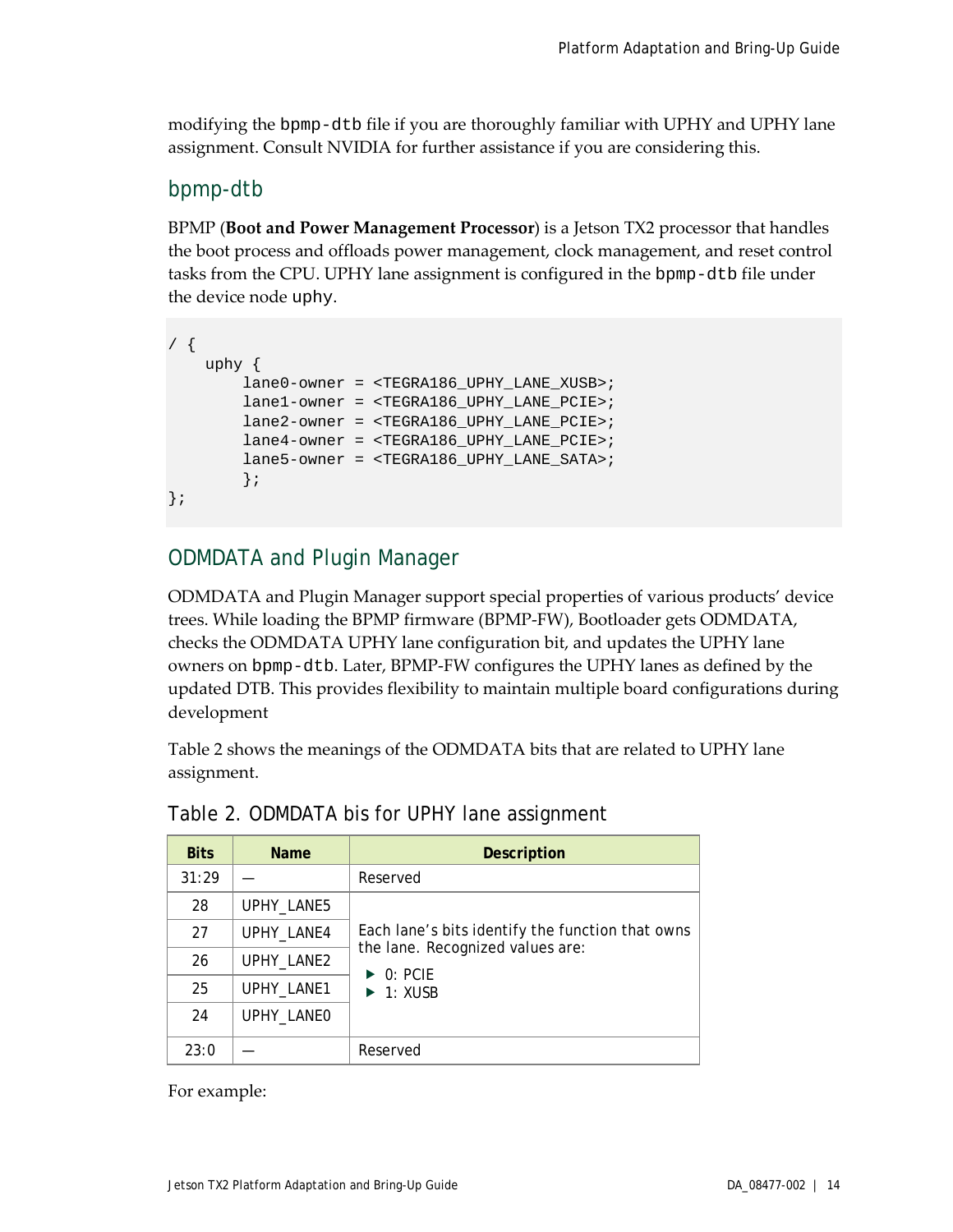- ODMDATA=0x1090000 while flashing for Jetson TX2 for configuration 2
- ODMDATA=0x90000 for configuration 1
- ODMDATA=0x6090000 for configuration 3

### <span id="page-14-0"></span>Required Device Tree Changes

This section gives step-by-step guidance for checking schematics and configuring USB ports in the device tree. All the examples are based on the design of Jetson TX2 P2597 carrier board.

## <span id="page-14-1"></span>For a Host-Only Port

This section uses J19, a USB 3.0 type A connector, as an example of a host-only port.

### <span id="page-14-2"></span>Go Through the Schematics



Check the USB connectors on the P2597 carrier board and find the wired socket location to the P3310 module board.

• USB2.0 signal pins D+/D- (DP and DN) wire out from J19 and lead to A39 (USB1\_D) and A38 (USB1\_D) on the CVM socket.



<span id="page-14-3"></span>Figure 2. USB 2.0 pins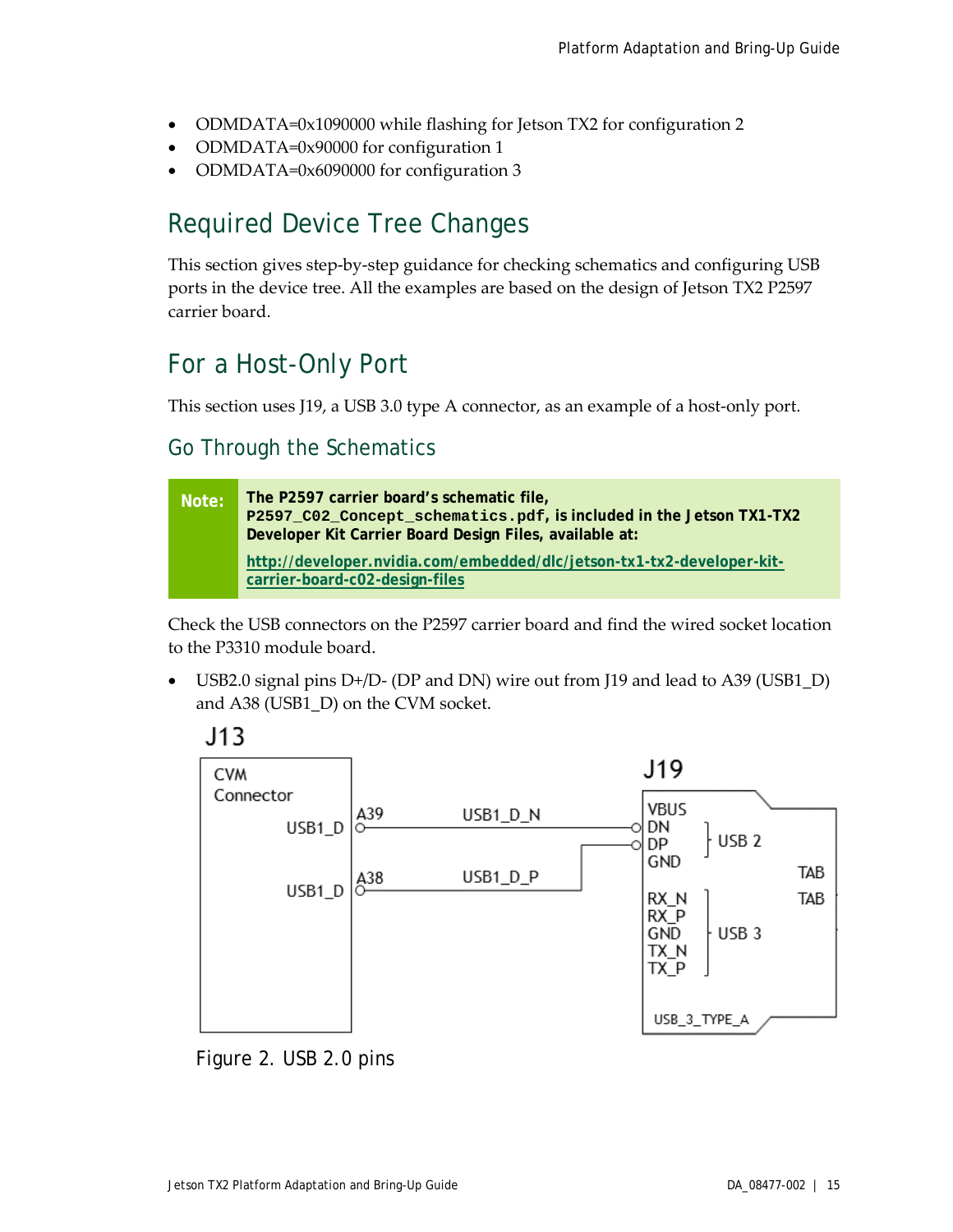USB3.0 differential signal pairs (TX\_\* and RX\_\*) wire out from J19 and lead to C43 (USB\_SS0\_TX), C44 (USB\_SS0\_TX), F43 (USB\_SS0\_RX), and F44 (USB\_SS0\_RX) on the CVM socket.



 $J13$ 

#### <span id="page-15-0"></span>Figure 3. USB 3.0 pins

• VBUS is enabled by USB\_VBUS\_EN1 which lead to A18 (USB1\_EN\_OC) on the CVM socket through U21, the USB power-distribution switch.



<span id="page-15-1"></span>Figure 4. USB enable pin

Through the schematic, we can conclude that for J19:

- The USB2.0 signal pair is wired to UTMI pad 1 (USB2 port 1).
- The USB3.0 signal pairs are wired to UPHY lane 0 (USB3.0 port 0 according to UPHY lane mapping).
- The VBUS supply is controlled by USB1\_EN\_OC pin.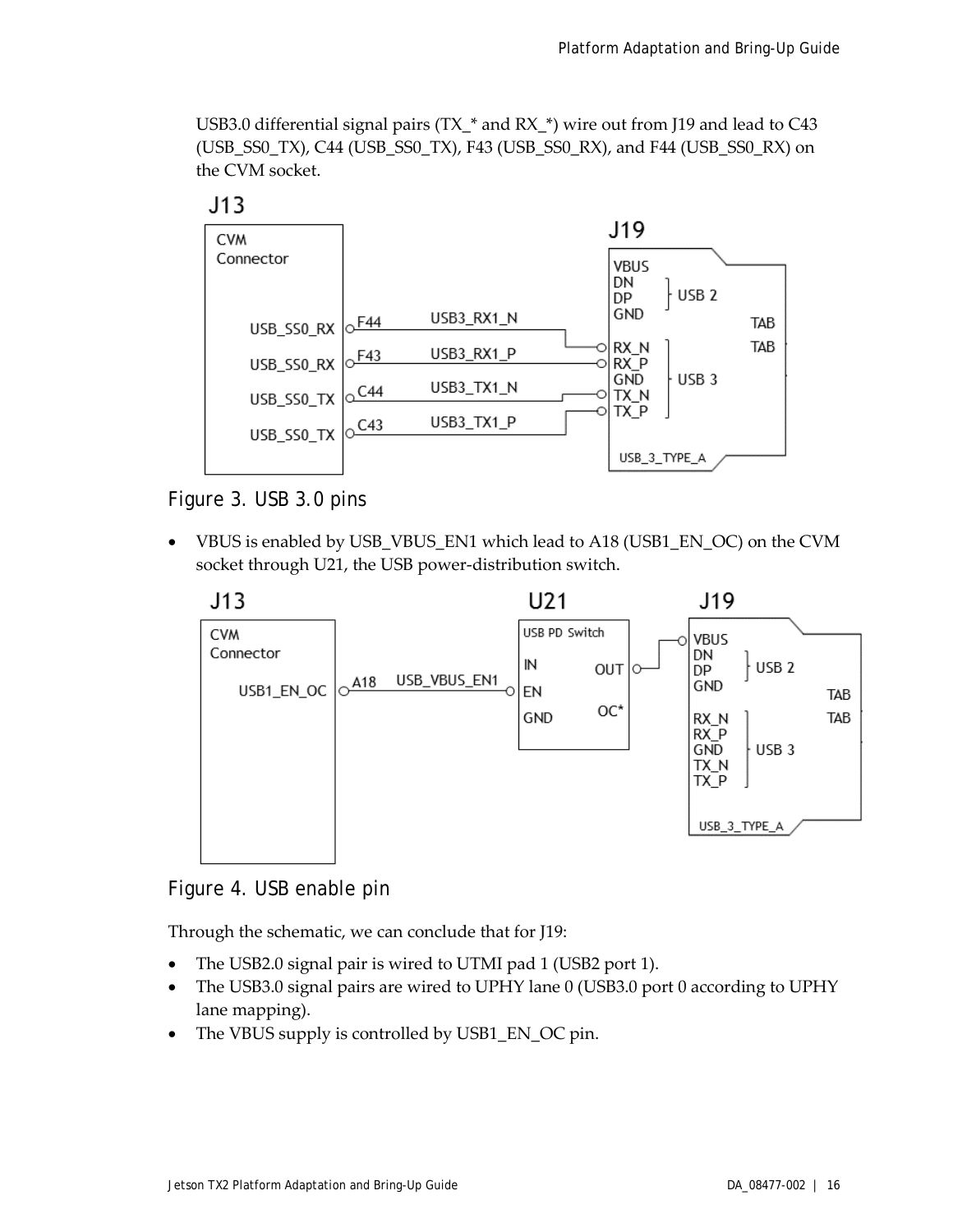#### <span id="page-16-0"></span>Under the Fixed-Regulators Node

The VBUS supply of the host driver (xHCI) is controlled with regulators. The device tree's fixed-regulators node follows the conventions of the regulator.txt, fixed-regulator.txt, and gpio.txt kernel documents. The node's properties are:

• compatible: If a regulator chip contains multiple regulators, and if the chip's binding contains a child node that describes each regulator, then this property indicates which regulator this child node configures. If this property is absent, the node's name is used instead.

**Note: The VBUS supply of J19 is controlled by the USB1\_EN\_OC GPIO pin. Hence compatible should be regulator-fixed-sync for fixed-regulator.**

- regulator-name: A string used as a descriptive name for regulator outputs.
- regulator-min-microvolt: Smallest voltage consumers may set, in microvolts. Must be "5000000".
- regulator-max-microvolt: Largest voltage consumers may set, in microvolts. Must be "5000000".
- gpio: The GPIO which enables and disables the regulator.

Take J19 USB3.0 type A connector for example. Create a pad and port nodes and property list for J19 based on the device tree structure described above:

```
fixed-regulators {
 ...
    vdd_usb1_5v: regulator@5 {
        compatible = "regulator-fixed-sync";
       reg = <5>;
        regulator-name = "vdd-usb1-5v";
        regulator-min-microvolt = <5000000>;
        regulator-max-microvolt = <5000000>;
         gpio = <&tegra_main_gpio TEGRA_MAIN_GPIO(L, 5) 0>;
         gpio-open-drain;
        enable-active-high;
         ...
    };
};
```


#### <span id="page-16-1"></span>Create the xusb\_padctl Node

The device tree's xusb\_padctl node follows the conventions of the pinctrlbindings.txt kernel document. It contains two groups named pads and ports, which describe USB2 and USB3 signals along with parameters and port numbers. The name of each parameter description subnode in pads and ports must be in the form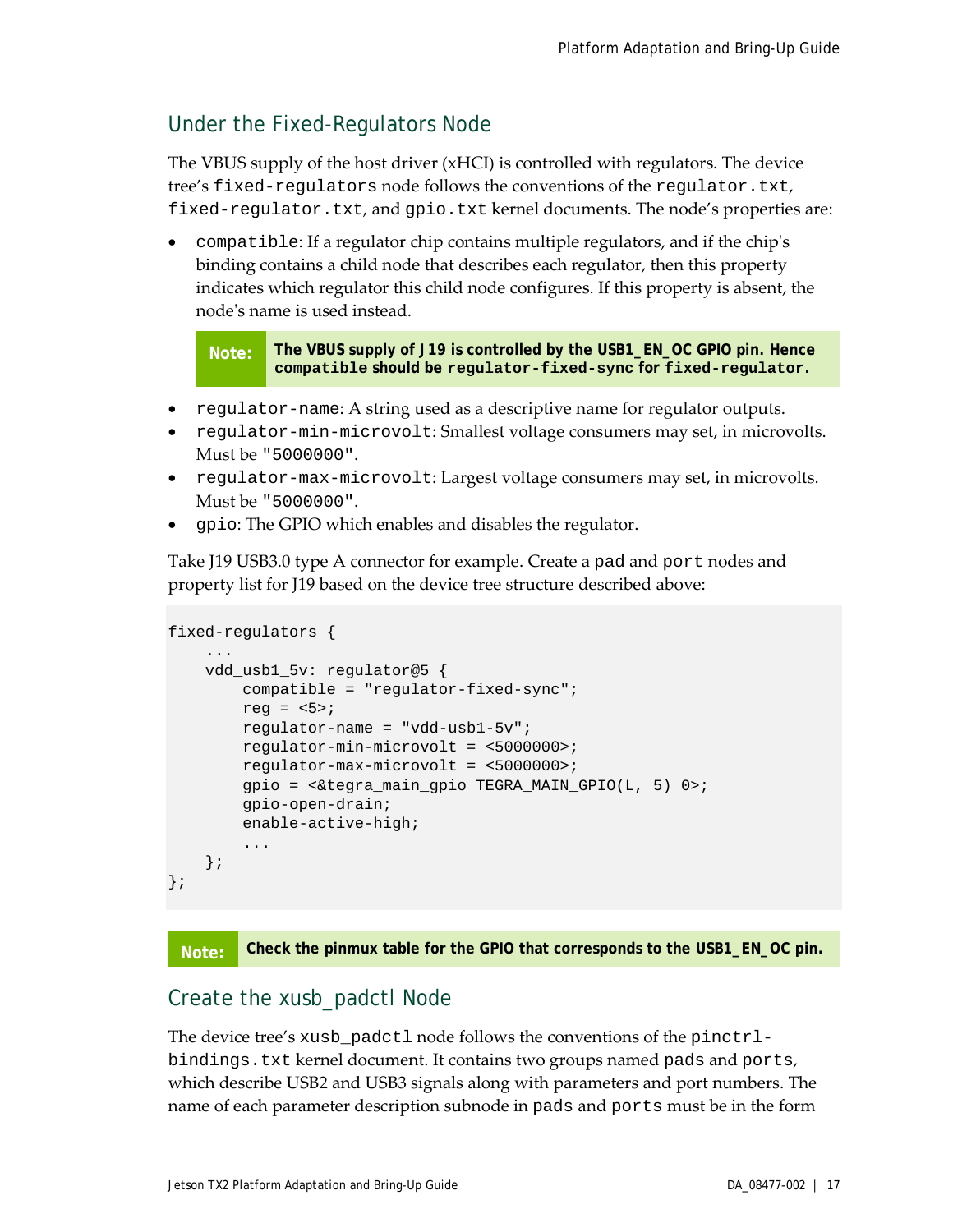<type>-<port\_number>, where <type> is "usb2" or "usb3" and <port\_number> is the associated port number.

#### The pads Subnode

The single property defined in the pads subnode is:

• • nvidia, function: A string containing the name of the function to mux to the pin or group. Must be "xusb".

#### The ports Subnode

The properties defined in the ports subnode are:

- mode: A string that describes USB port capability. A port for USB2 must have this property. It must be one of the values "host", "device", or "otg".
- nvidia, usb2-companion: Specifies the USB2 port  $(0, 1, 2, \text{or } 3)$  to which the port is mapped. A port for USB3 must have this property.
- nvidia,oc-pin: Specifies the overcurrent VBUS pin the port is using. The value must be positive or zero.
- vbus-supply: The VBUS regulator for the corresponding UTMI pad. Set to "&battery\_reg" for a dummy regulator.

For the detailed information about xusb\_padctl, refer to the documentation at:

```
kernel/kernel-
4.9/Documentation/devicetree/bindings/pinctrl/nvidia,tegra186-
padctl.txt
```
Take J19 (a USB3.0 type A connector) as an example. Create pad and port nodes and property lists for J19 based on the device tree structure described above:

```
xusb_padctl: xusb_padctl@3520000 {
        ...
       pads {
               usb2 {
                      lanes {
                             usb2-1\{ nvidia,function = "xusb";
                                    status = "okay";
\} ; and the set of \{ is \} is \{ is \} is a set of \{ is \} is a set of \{ is \} is a set of \{ is \} is a set of \{ is \} is a set of \{ is \} is a set of \{ is \} is a set of \{ is 
                              ...
                       };
               };
              usb3 \{ lanes {
 ...
                             usb3-0 {
                                     nvidia,function = "xusb";
```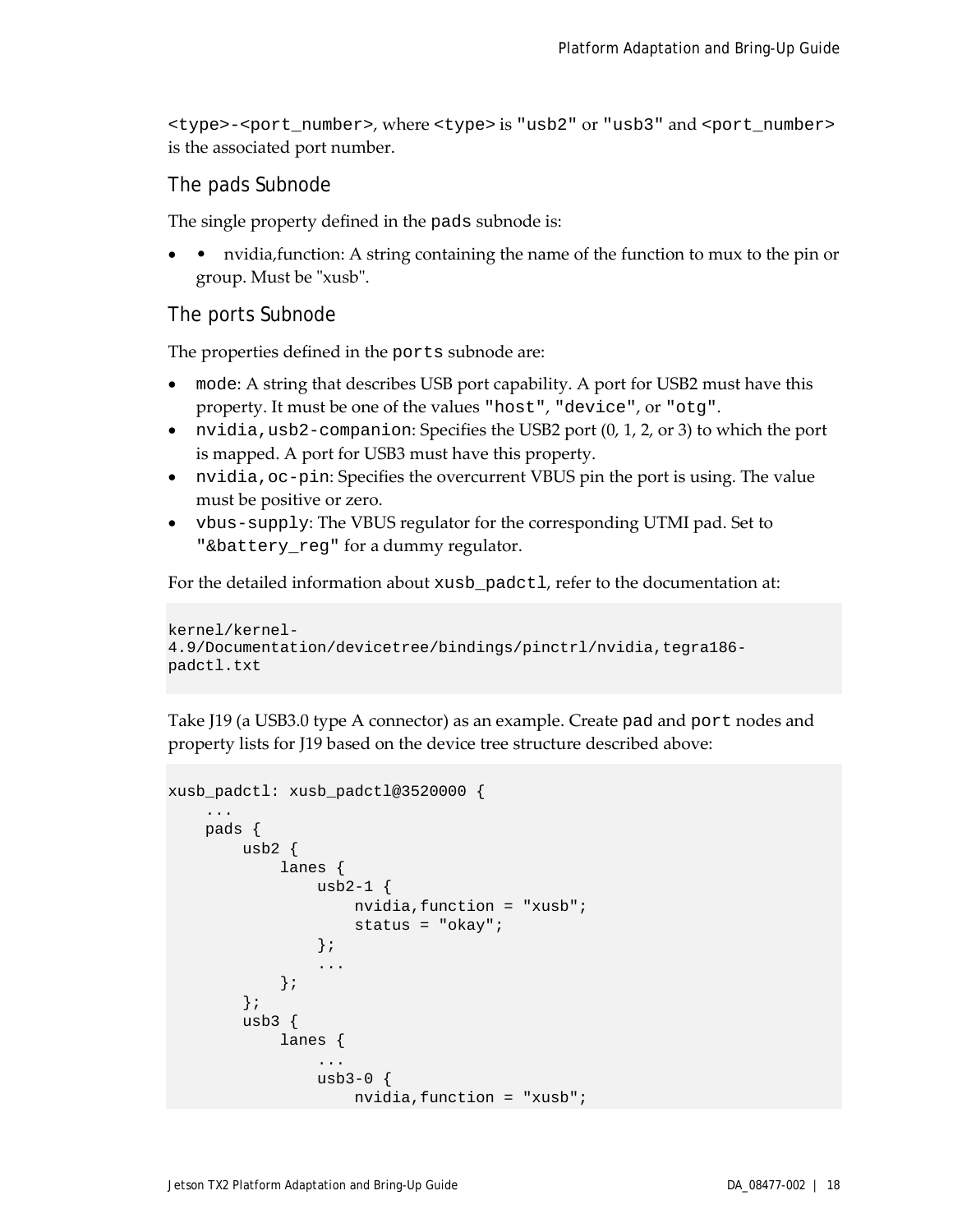```
 status = "okay";
\} ; and the set of \{x_i\} ...
               };
          };
     };
     ports {
         usb2-1 {
              mode = "host";
              vbus-supply = <math>\&\text{vdd} usb0 5v>;
               status = "okay";
             nvidia,oc-pin = <1>;
          };
          ...
         usb3-0 {
             nvidia,usb2-companion = <1>;
              status = "okay";
          };
          ...
     };
};
```
#### <span id="page-18-0"></span>Create the xHCI Node

The Jetson TX2 xHCI controller complies with xHCI specifications, which support both USB 2.0 HighSpeed/FullSpeed/LowSpeed and USB 3.0 SuperSpeed protocols. The controller node's properties are:

- phys: Must contain an entry for each entry in phy-names.
- phy-names: Must contain an entry for each PHY used by the controller. Names must be of the form <type>-<port\_number>, where <type> is "usb2" or "usb3".
- nvidia, boost\_cpu\_freq: Specifies the value to which CPU frequency is boosted. This is only the minimum frequency; DVFS can scale up CPU frequency further based on need and CPU loading. CPU boost frequency through PMQOS is enabled for the xHCI controller only when this field's value is greater than zero. The boost is applicable only for bulk and ISOC transfers; other endpoints do not need to be boosted.
- nvidia,boost\_cpu\_trigger: Minimum buffer length of the bulk or ISOC transfers beyond which to boost frequency.
- nvidia,xusb-padctl: A pointer to the xusb-padctl node.

For the detailed information about xHCI, refer to the documentation at:

```
kernel/kernel-
4.9/Documentation/devicetree/bindings/pinctrl/nvidia,tegra186-xhci.txt
```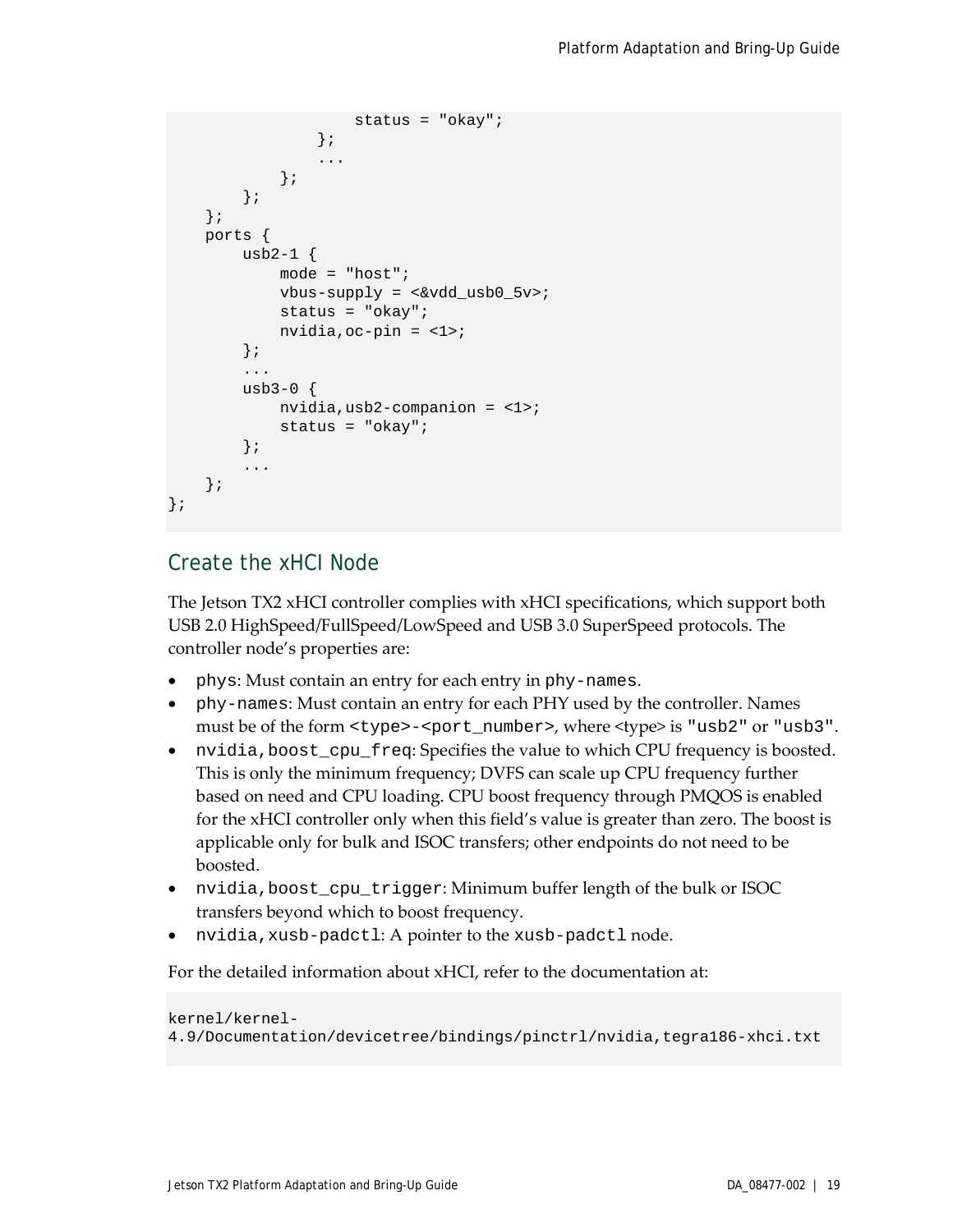Take J19, a USB3.0 type A connector, as an example. Create an xHCI node and property list for J19 based on the device tree structure described above:

```
xhci@3530000 {
     ...
    phys = \langle \& \rangle/xusb padctl@3520000/pads/usb2/lanes/usb2-1}>,
              <&{/xusb_padctl@3520000/pads/usb3/lanes/usb3-0}>;
    phy-names = "usb2-1", "usb3-0";
     nvidia,xusb-padctl = <&xusb_padctl>;
     status = "okay";
     ...
};
```
#### <span id="page-19-0"></span>For an OTG (On-The-GO) Port

**USB On-The-Go**, often abbreviated USB OTG or just OTG, is a specification that allows USB to act as a host or a device on the same port. A USB OTG port can switch back and forth between the roles of host and device.

An OTG port adds a fifth pin to the standard USB connector, called the **ID pin**. An OTG cable has a type A plug on one end and a type B plug on the other end. The type A plug's ID pin is grounded, while the type B plug's ID pin is floating. A device with a type A plug inserted becomes and OTG type A device (a host), and a device with a type B plug inserted becomes a type B device (a device).



<span id="page-19-1"></span>Figure 5. An OTG port connector

Go Through the Schematics

```
Note: The P2597 carrier board's schematic file, 
       P2597_C02_Concept_schematics.pdf, is included in Jetson TX2 Developer 
       Kit Carrier Board Design Files, available at:
       http://developer.nvidia.com/embedded/dlc/jetson-tx1-tx2-
        developer-kit-carrier-board-c02-design-files
```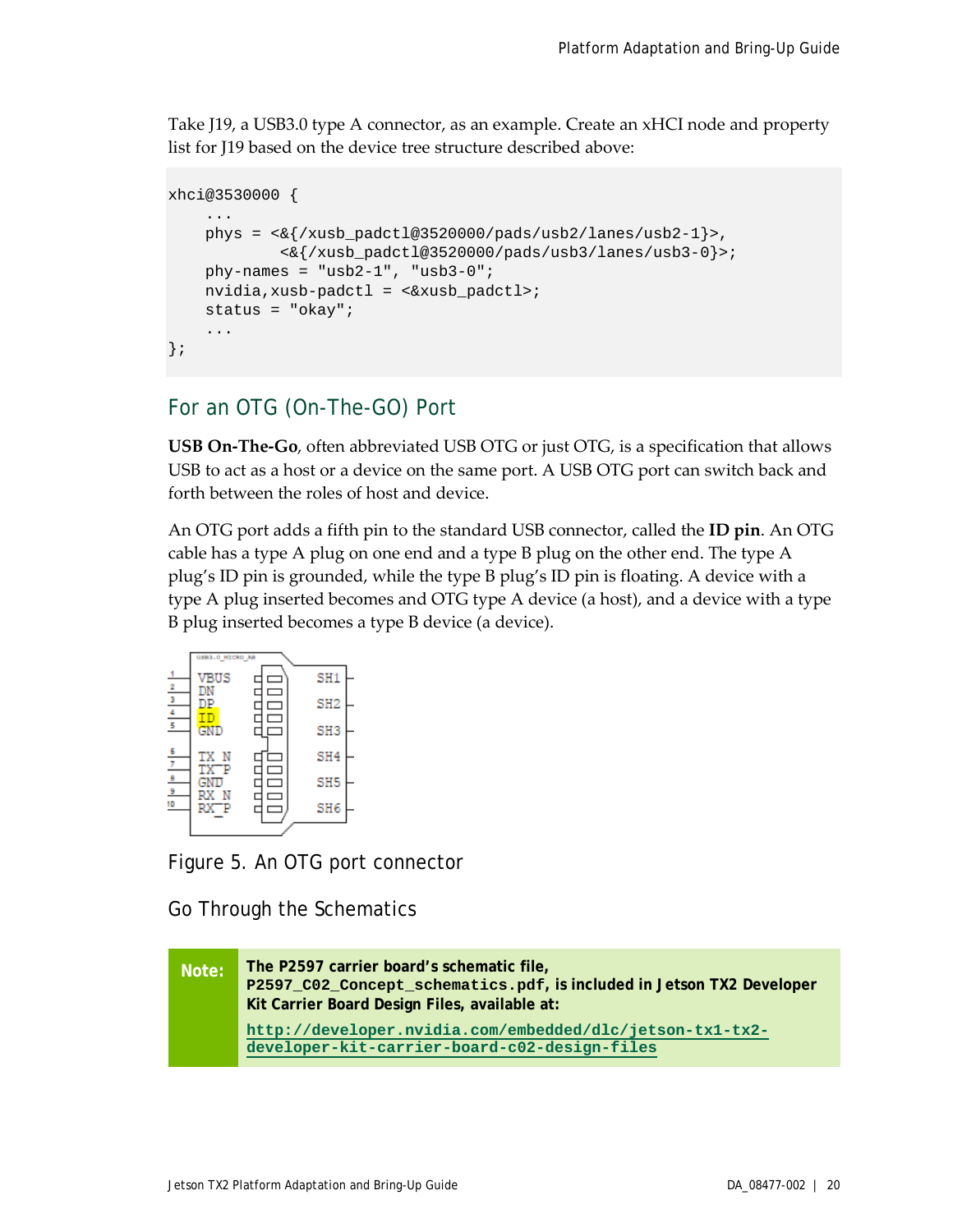Check the USB connectors on the P2597 carrier board and find the wired socket location to the P3310 module board.

• USB2.0 signal pins D+/D− (DP and DN) wire out from J28 and lead to B40 (USB0\_D) and B39 (USB0\_D) on the CVM socket.



#### <span id="page-20-0"></span>Figure 6. USB OTG signal pins

**Note: The OTG port, J28, only supports USB2.0 and hence does** *not* **have USB 3.0 differential signal pairs on connector.**

- VBUS is enabled by USB\_VBUS\_EN0 which leads to A17 (USB0\_EN\_OC) on the CVM socket through U25, the USB power distribution switch.
- VBUS also wires out from J28 and leads to B37 (USB0\_VBUS\_DET) on the CVM socket as the VBUS\_DETECT pin.
- The ID pin wires out from J28 and leads to A36 (USB0\_OTG\_ID) on the CVM socket.



<span id="page-20-1"></span>Figure 7. USB OTG ID pins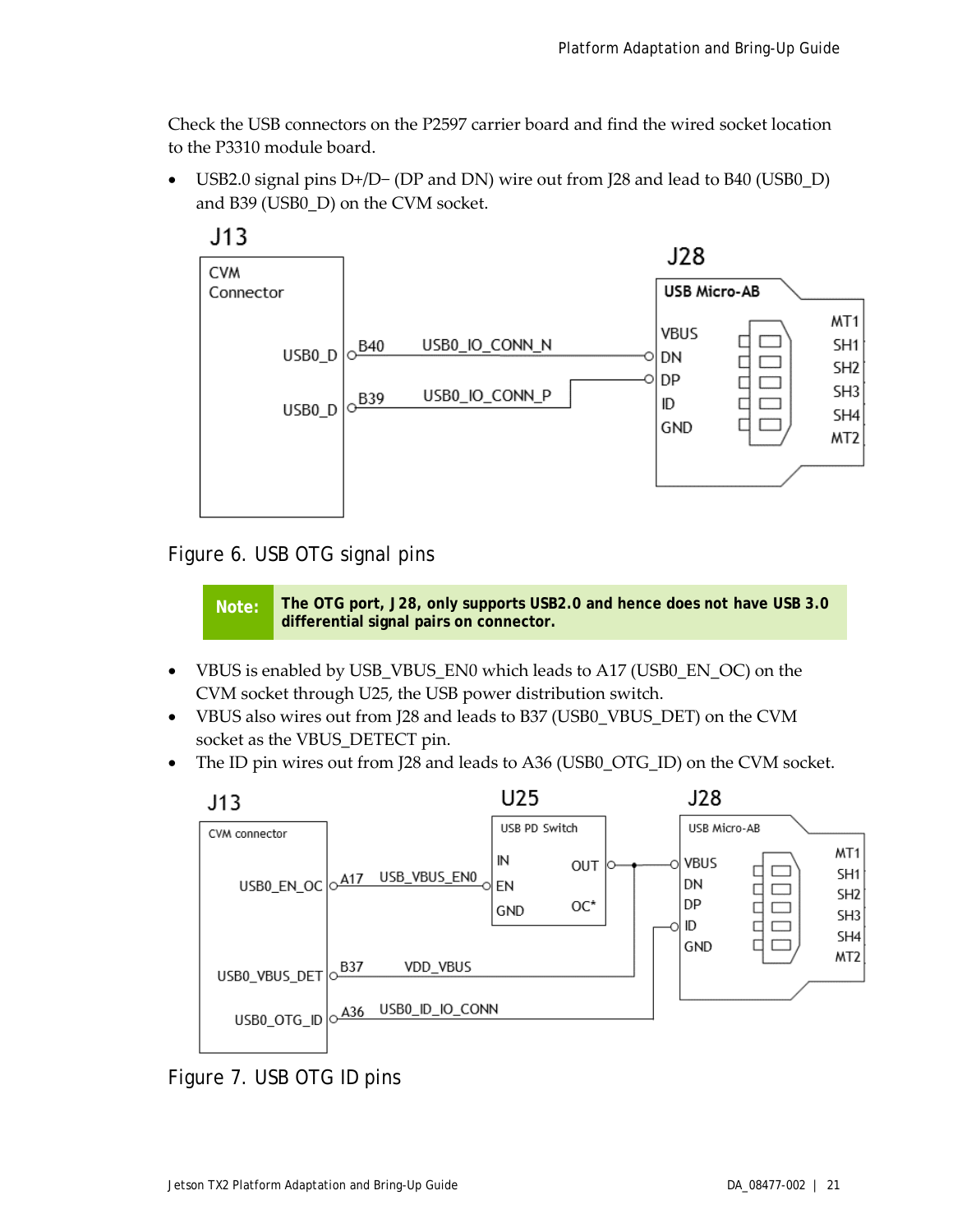Through the schematic, we can conclude that for J28:

- The USB 2.0 signal pair is wired to UTMI pad 0 (USB2 port 0).
- The VBUS supply is controlled by USB0\_EN\_OC pin.
- The VBUS pin is also wired to the USB0\_VBUS\_DET pin as the VBUS\_DETECT pin.
- The ID pin is wired to the USB0\_OTG\_ID pin

#### Under the fixed-regulators Node

The fixed-regulators settings for an OTG port are the same as for a host-only port.

Take J28 USB2.0 micro B connector as example. Create a fixed-regulators node and property list for J19 based on the device tree structure described above:

```
fixed-regulators {
     ...
     vdd_usb0_5v: regulator@4 {
        compatible = "regulator-fixed-sync";
       reg = <4>;
        regulator-name = "vdd-usb0-5v";
        regulator-min-microvolt = <5000000>;
         regulator-max-microvolt = <5000000>;
         gpio = <&tegra_main_gpio TEGRA_MAIN_GPIO(L, 4) 0>;
         gpio-open-drain;
         enable-active-high;
         ...
    };
};
```


#### Under the xusb\_padctl Node

The xusb\_padctl settings for an OTG port are the same as for a host-only port except that the mode should be "otg".

Taking J28, the USB2.0 micro-B connector, as an example, create pad and port nodes and property lists:

```
xusb_padctl: xusb_padctl@3520000 {
         ...
          pads {
                  usb2 {
                            lanes {
                                    usb2-0\{ nvidia,function = "xusb";
                                              status = "okay";
\} ; and the set of the set of the set of the set of the set of the set of the set of the set of the set of the set of the set of the set of the set of the set of the set of the set of the set of the set of the set of t
 ...
```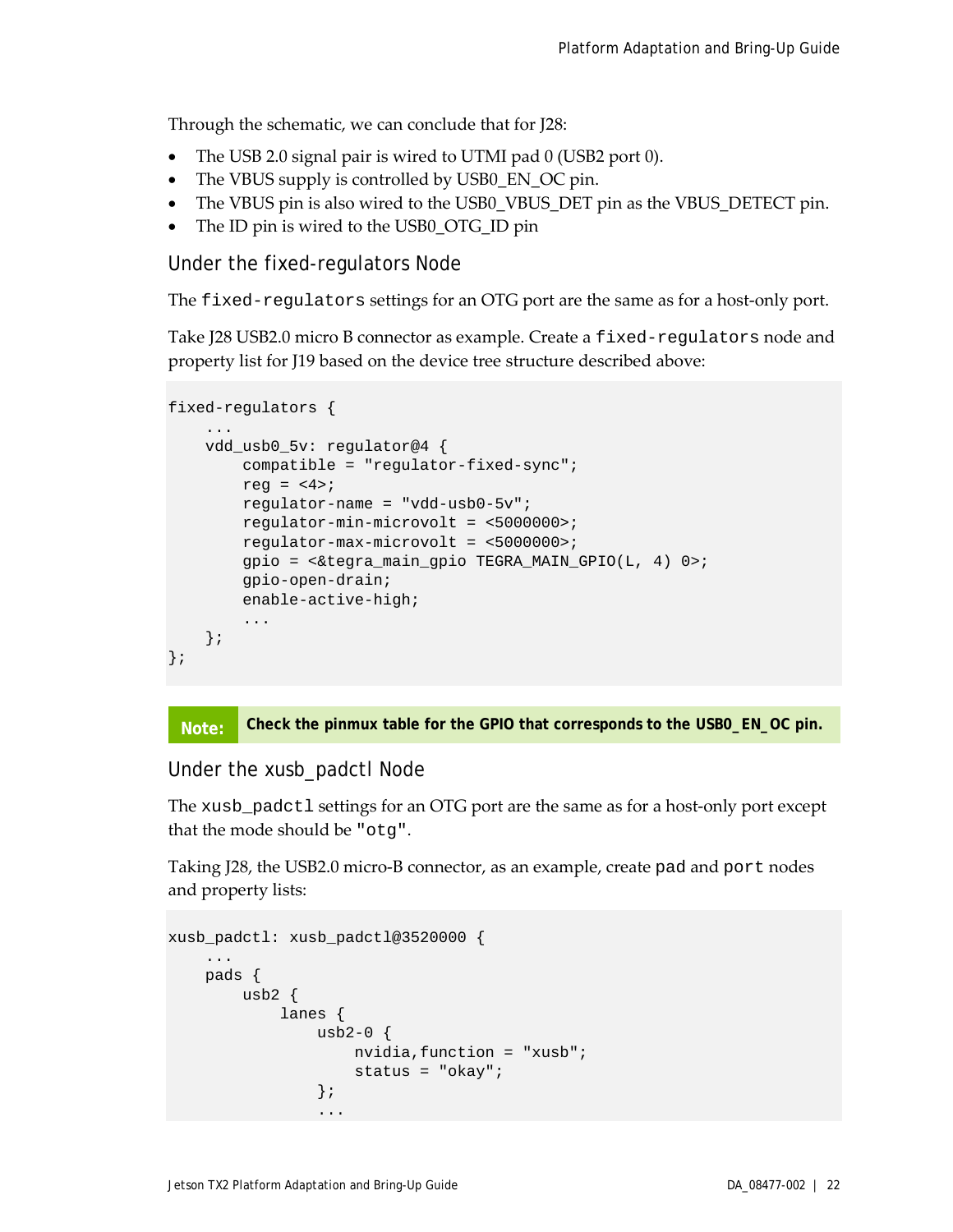```
 };
          };
 ...
     };
     ports {
        usb2-0 {
              mode = "otg";
             vbus-supply = <math>\&\text{vdd} usb0 5v>;
             status = "okay";
         };
          ...
     };
};
```
Under the extcon Node

External connectors, which may have different types of cables attached (USB, TA, HDMI, analog A/V, and others), often have device drivers that detect state changes at the port, and separate device drivers that do something according to the state changes.

The **External Connector Class** (extcon), introduced in 2012, supports the use of a notifier for passing information such as state changes between device drivers.

Generally, port switching between the roles of an OTG port is controlled by the host driver (xHCI) and device driver (xUDC), and can be defined by the state of the ID pin and the VBUS\_DETECT pin.

Taking J28, the USB2.0 micro B connector, as an example, the USB0\_VBUS\_DET GPIO pin acts as the VBUS\_DETECT pin and USB0\_OTG\_ID as the ID pin, for example:

1. Find the corresponding GPIO states on the VBUS\_DETECT pin and ID pin.

Generally, the ID pin is designed as internal pull high (logical high). With a type A plug connected the ID pin is pulled to ground (logical low), while with a type B plug connected or no cable connected it remains logical high.

The operation of the VBUS\_DETECT pin depends on the device's design. Consider the schematic of USB 2.0 micro B connector J28, for example.

VBUS\_DETECT with a type B plug connected is logical low, because VBUS is provided from an external power supply. When no cable is connected it is logical high.

**Note: VBUS\_DETECT is initially logical high, then logical low because VBUS is provided by the host controller. Therefore, the state of the VBUS\_DETECT pin does not matter when the OTG port is operating in host mode.**

2. Create the table of GPIO states and their corresponding output cable states: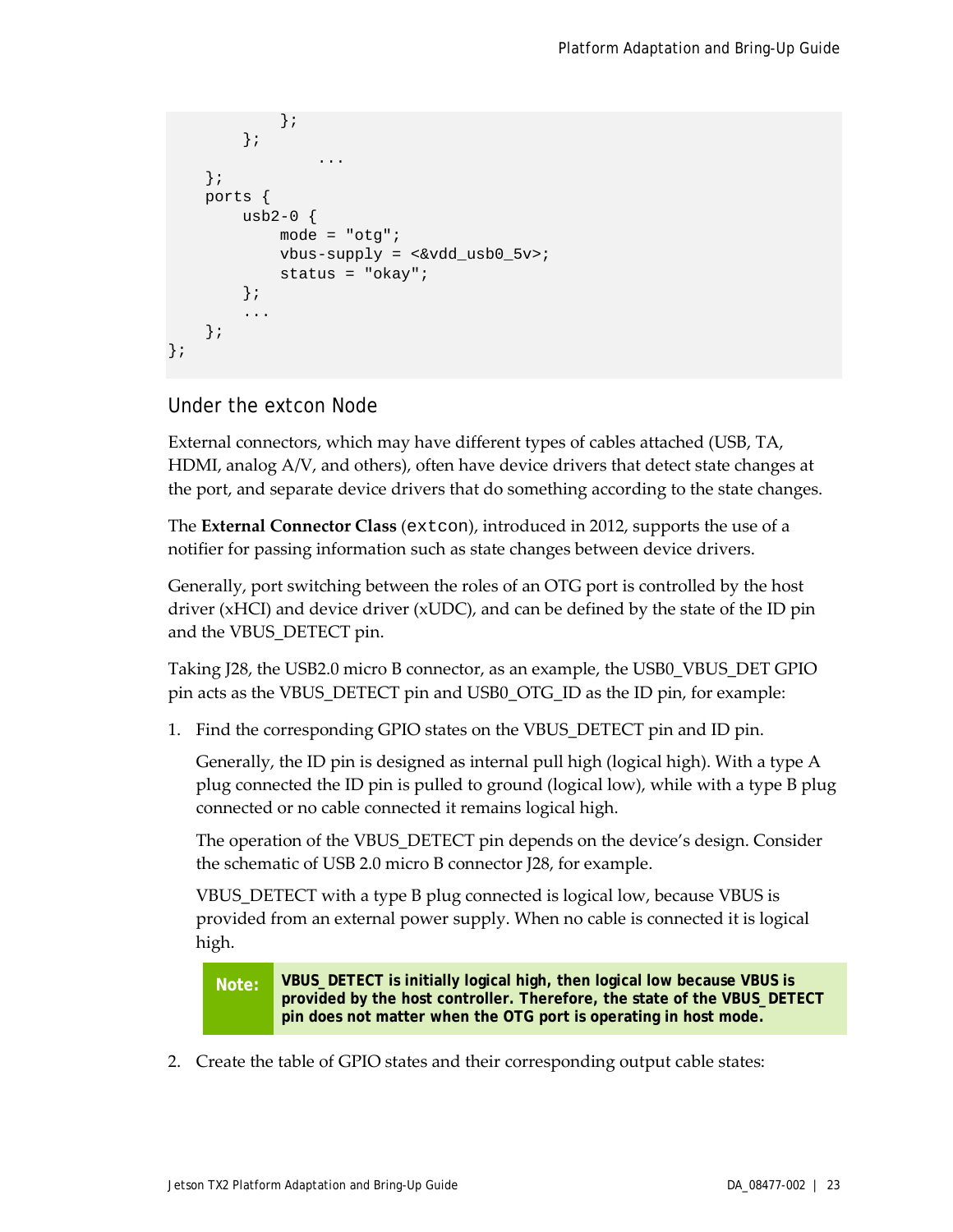| USBO_OTG_ID | USBO_VBUS_DET | <b>EXTCON STATE</b>   |
|-------------|---------------|-----------------------|
|             |               | 0x0 (EXCON_NONE)      |
|             |               | 0x2 (EXTCON_USB_HOST) |
|             |               | 0x2 (EXTCON_USB_HOST) |
|             |               | 0x1 (EXTCON_USB)      |

#### Under the xHCI Node

The xHCI settings for an OTG port are the same as for a host-only port except for the addition of extcon settings:

- extcon-cables: OTG support. Must contain a pointer to the excon-cable entry for the USB ID pin. When the extcon cable state is 0, the OTG port transitions to host mode.
- extcon-cable-names: Must be "id".
- #extcon-cells: Number of cells in the extcon specifier. Must be 1.

Taking J28, the USB2.0 micro-B connector, as an example, create an xHCI node and property list based on the device tree structure described i[n Create the xHCI Node](#page-18-0) for a host-only port, plus the extcon settings above:

```
xhci@3530000 {
 ...
    extcon-cables = <&vbus id extcon 1>;
     extcon-cable-names = "id";
     #extcon-cells = <1>;
    phys = \langle \& {\} /xusb\_padctl@3520000/pads/usb2/lanes/usb2-0 \rangle;
    phy-names = "usb2-0";
     nvidia,xusb-padctl = <&xusb_padctl>;
    status = "okay";
     ...
};
```
#### Under the xUDC Node

The Jetson TX2 xUDC controller supports both USB 2.0 HighSpeed/FullSpeed and USB 3.0 SuperSpeed protocols.

- extcon-cables: OTG support. Must contains an excon-cable entry which detects USB VBUS pin. When the extcon cable state is 1, OTG port transitions to device mode.
- extcon-cable-names: Must be "vbus".
- charger-detector: USB charger detection support. Must be the phandle of the USB charger detection driver DT node.
- phys: An array; must contain pointers to the nodes that define each PHY in phynames.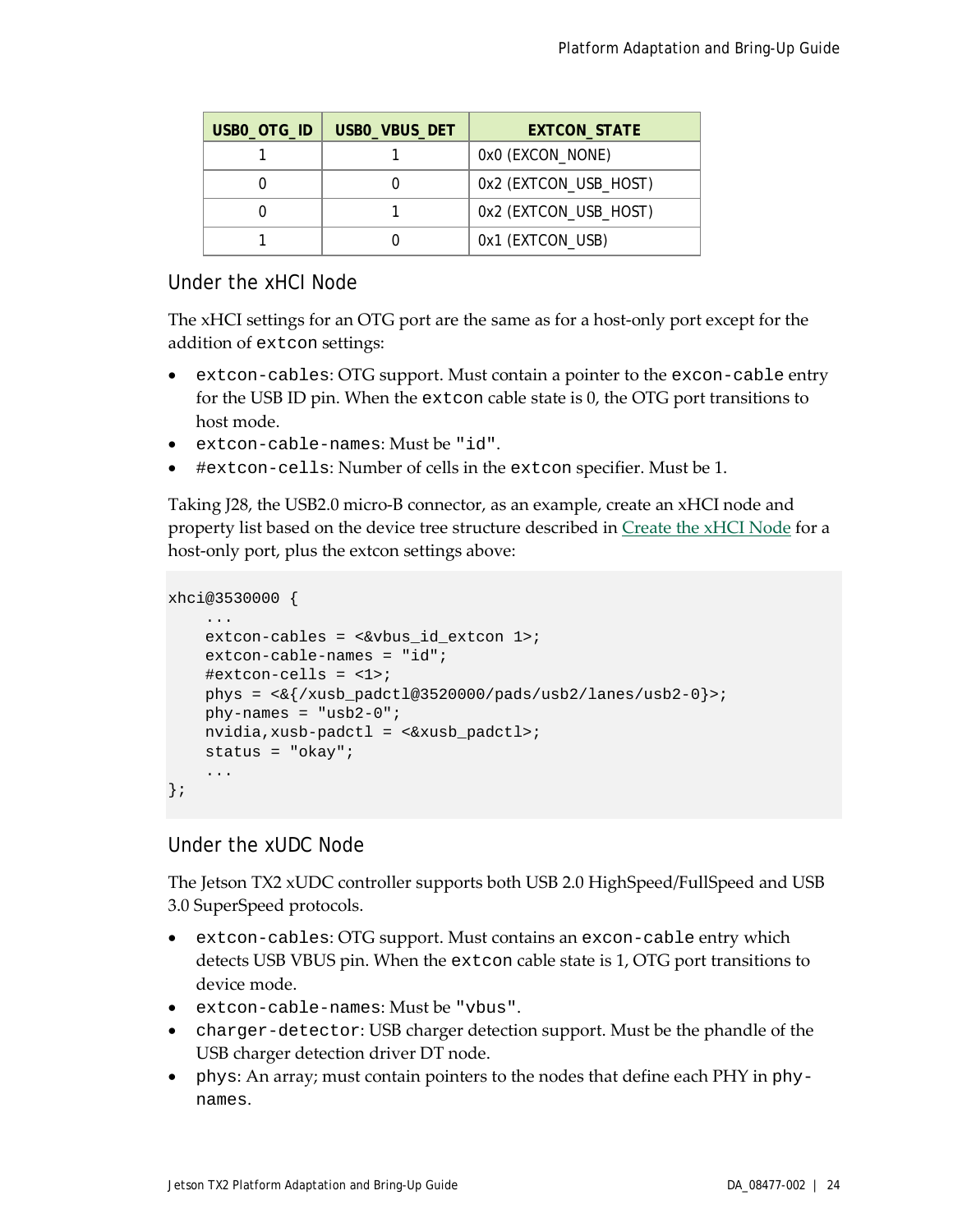- phy-names: An array; must contain entries for each PHY used by the controller. Names must be in the form <type>-<port\_number>, where <type> is one of "usb2" or "usb3".
- nvidia, boost\_cpu\_freq: The value to which CPU frequency is to be boosted. This is only the minimum frequency; DVFS can scale up CPU frequency further based on need and CPU load. CPU boost frequency through PMQOS is enabled for the xUDC controller only when this field's value is greater than zero. The boost is applicable only to large bulk transfers on bulk endpoints; other endpoints do not need to be boosted.
- nvidia,xusb-padctl: Must be a pointer to the xusb-padctl node.

For the detailed information about xUDC, refer to the documentation at:

```
kernel/kernel-
4.9/Documentation/devicetree/bindings/pinctrl/nvidia,tegra186-xudc.txt
```
Taking J28, the USB2.0 micro B connector, as an example, create an xUDC node and property list for J28 based on the device tree structure described above:

```
xudc@3550000 {
    extcon-cables = <&vbus_id_extcon 0>;
     extcon-cable-names = "vbus";
     #extcon-cells = <1>;
    phys = \langle \& \rangle/xusb padctl@3520000/pads/usb2/lanes/usb2-0}>;
    phy-names = "usb2";
     nvidia,xusb-padctl = <&xusb_padctl>;
    nvidia,boost_cpu_freq = <1200>;
     status = "okay";
};
```
#### <span id="page-24-0"></span>USB Lane Mapping Issues

If you suspect a UPHY lane mapping issue, check the lane assignments programmed by BPMB firmware, based on ODMDATA:

3. UPHY lane 0: ./devmem2 0x02520284 4. UPHY lane 1: ./devmem2 0x02530284 5. UPHY lane 2: ./devmem2 0x02540284 6. UPHY lane 3: ./devmem2 0x02550284 7. UPHY lane 4: ./devmem2 0x02560284 8. UPHY lane 5: ./devmem2 0x02570284

Bits 0‒2 identify the function that owns the lane:

- $\bullet$  0x00: XUSB
- 0x01: PCIe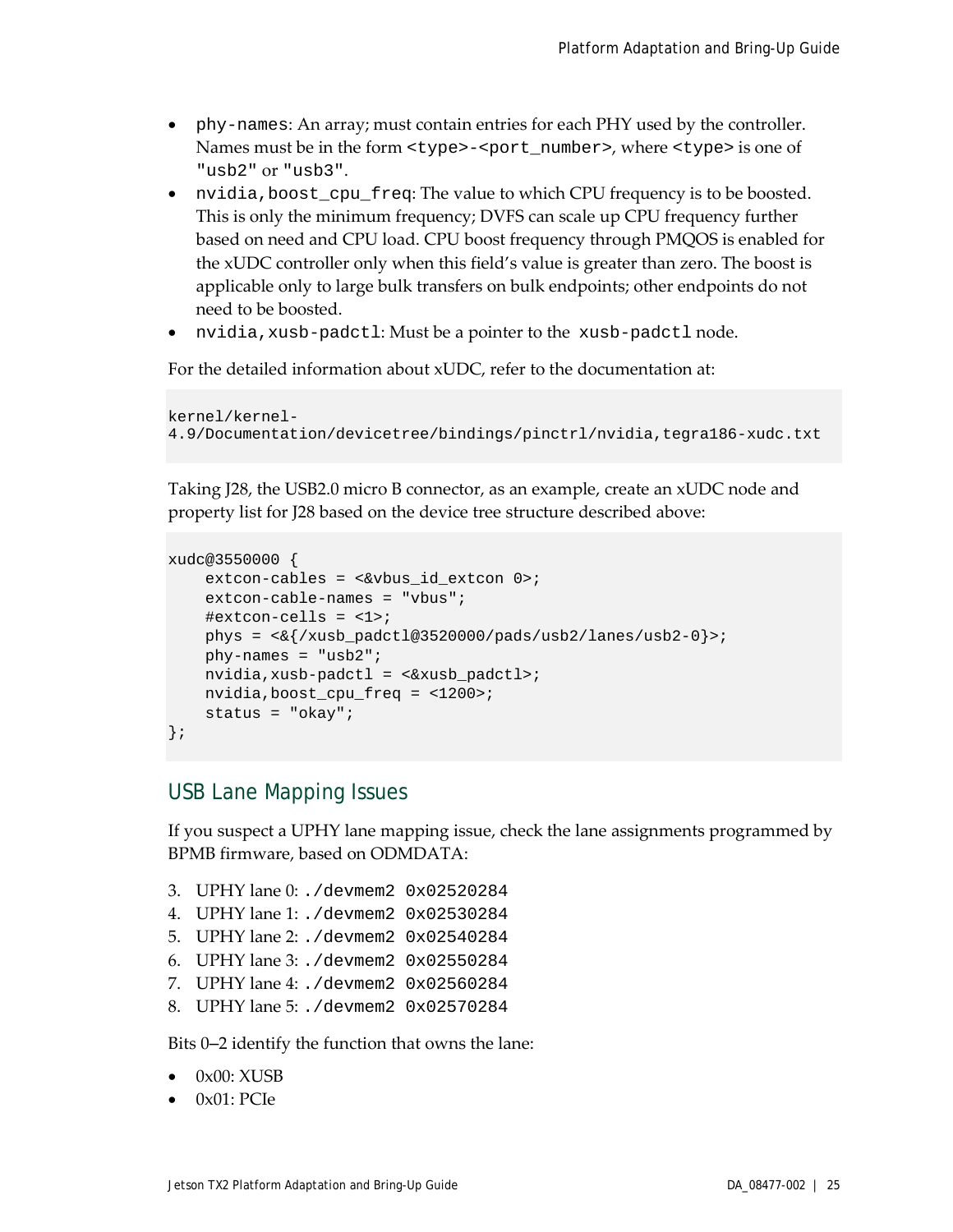$\bullet$  0x02: SATA

If a target UPHY lane is not owned by the correct function, check the value of ODMDATA that was flashed to be sure that the target lane was assigned correctly.

Check the device tree values used at runtime to ensure that Plugin Manager did not override them unexpectedly.

For example, confirm that the proper properties are enabled by running the command:

```
ls /proc/device-tree/chosen/plugin-manager/odm-data/
```
For a custom board, configure ODMDATA properly and check all the values. This example shows the values under listed from /proc/device-tree/chosen/pluginmanager/odm-data/, which represent the properties generated from ODMDATA, for a Jetson TX2 P2597 carrier board:

| android-build<br>lane0 | enable-denver-wdt         | enable-xusb-on-uphy- |
|------------------------|---------------------------|----------------------|
| disable-pmic-wdt       | enable-pcie-on-uphy-lane1 | name                 |
| disable-sdmmc-hwcq     | enable-pcie-on-uphy-lane2 | no-battery           |
| disable-tegra-wdt      | enable-pcie-on-uphy-lane4 | normal-flashed       |
| enable-debug-console   | enable-sata-on-uphy-lane5 |                      |

**Note: Before designing your custom board, verify the lane mapping by consulting the**  *Jetson TX2 OEM Product Design Guide***, available at:**

```
https://developer.nvidia.com/embedded/dlc/jetson-tx2-series-
modules-oem-product-design-guide
```
## <span id="page-25-0"></span>The Flashing the Build Image

When flashing the build image, use your specific board name. The flashing script uses the configuration present in the <br/>board>.conf file during the flashing process.

#### Setting Optional Environment Variables

The flash.sh script updates the following environment variables based on board EEPROM values and other parameters. If you want to override these environment variables' default values, set them in the board-specific file board.conf.

```
# Optional Environment Variables:
# BCTFILE ---------------- Boot control table configuration file to be used.
# BOARDID ---------------- Pass boardid to override EEPROM value
# BOARDREV --------------- Pass board_revision to override EEPROM value
# BOARDSKU --------------- Pass board_sku to override EEPROM value
# BOOTLOADER ------------- Bootloader binary to be flashed
# BOOTPARTLIMIT ---------- GPT data limit. (== Max BCT size + PPT size)
```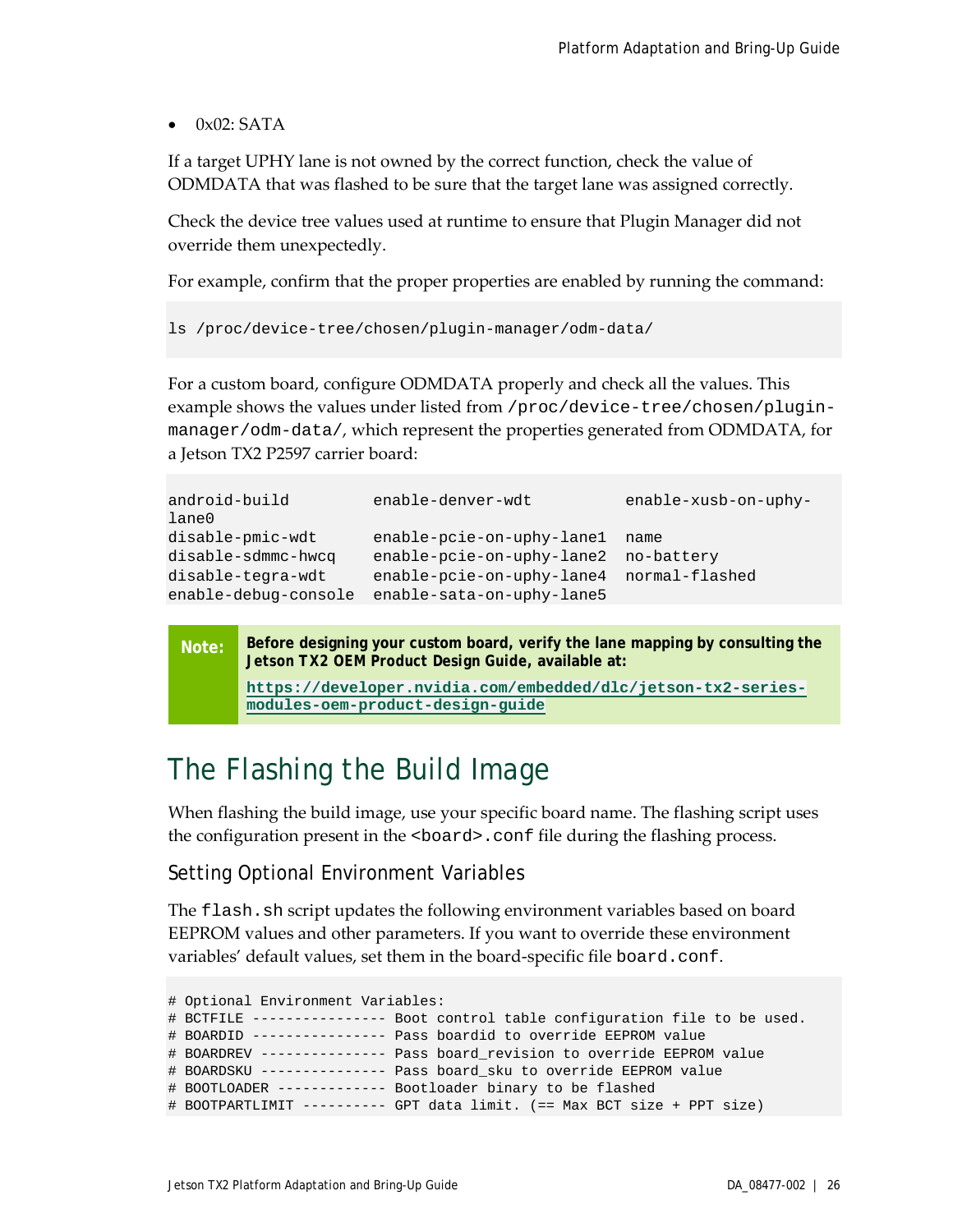```
# BOOTPARTSIZE ----------- Total eMMC HW boot partition size.
# CFGFILE ---------------- Partition table configuration file to be used.
# CMDLINE ---------------- Target cmdline. See help for more information.
# DEVSECTSIZE ------------ Device Sector size. (default = 512Byte).
# DTBFILE ---------------- Device Tree file to be used.
# EMMCSIZE --------------- Size of target device eMMC (boot0+boot1+user).
# FLASHAPP --------------- Flash application running in host machine.
# FLASHER ---------------- Flash server running in target machine.
# INITRD ----------------- Initrd image file to be flashed.
# KERNEL_IMAGE ----------- Linux kernel zImage file to be flashed.
# MTS -------------------- MTS file name such as mts_si.
# MTSPREBOOT ------------- MTS preboot file name such as mts_preboot_si.
# NFSARGS ---------------- Static Network assignments.
                          <C-ipa>:<S-ipa>:<G-ipa>:<netmask>
# NFSROOT ---------------- NFSROOT i.e. <my IP addr>:/exported/rootfs_dir.
# ODMDATA ---------------- Odmdata to be used.
# PKCKEY ----------------- RSA key file to used to sign bootloader images.
# ROOTFSSIZE ------------- Linux RootFS size (internal emmc/nand only).
# ROOTFS_DIR ------------- Linux RootFS directory name.
# SBKKEY ----------------- SBK key file to used to encrypt bootloader images.
# SCEFILE ---------------- SCE firmware file such as camera-rtcpu-sce.img.
# SPEFILE ---------------- SPE firmware file path such as bootloader/spe.bin.
# FAB -------------------- Target board's FAB ID.
# TEGRABOOT -------------- lowerlayer bootloader such as nvtboot.bin.
# WB0BOOT ---------------- Warmboot code such as nvtbootwb0.bin
```
**Note: All the parameters must be added below the reference to the file <xxx>.conf.common to be reflected in the flashed image.**

Here is an example of environment variable settings:

```
source "${LDK_DIR}/p2771-0000.conf.common";
PINMUX_CONFIG="tegra186-mb1-bct-pinmux-quill-p3310-1000-a00.cfg";
BPFDTB_FILE=tegra186-a02-bpmp-quill-p3310-1000-a00-00-te770d-ucm2.dtb;
DTB_FILE=tegra186-quill-p3310-1000-a00-00-edp.dtb;
TBCDTB_FILE=tegra186-quill-p3310-1000-a00-00-edp.dtb;
EMMC_BCT="P3310_A00_8GB_Samsung_8GB_lpddr4_204Mhz_A02.cfg";
MISC_COLD_BOOT_CONFIG="tegra186-mb1-bct-misc-si.cfg";
```
#### To flash the build image

Execute the following command.

\$ sudo ./flash.sh <board> mmcblk0p1

### <span id="page-26-0"></span>Hardware Bring-Up Checklist

This section provides a checklist for the platform hardware bring-up process.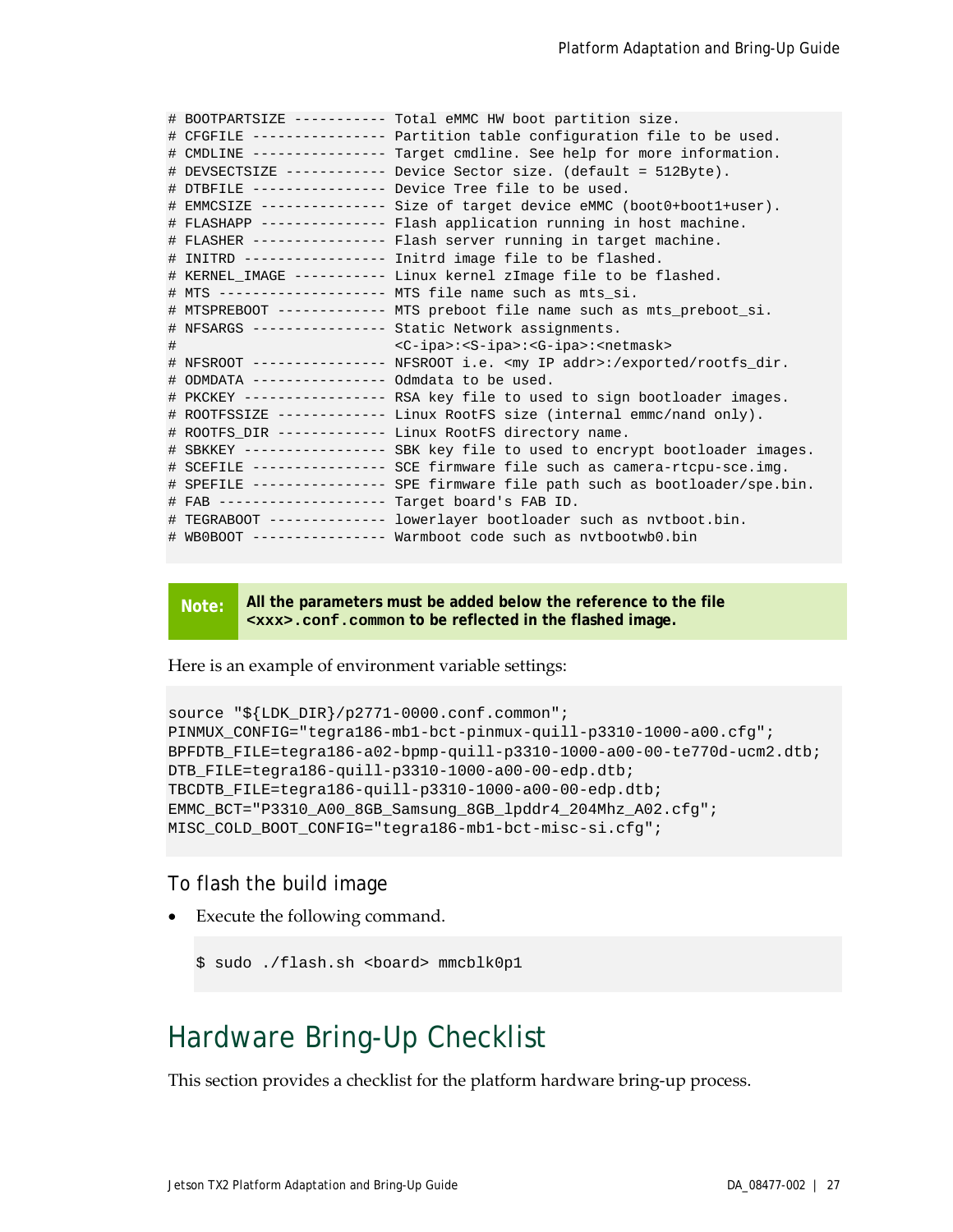## <span id="page-27-0"></span>Before Power-On

| Make sure that the Jetson TX2 is connected to the BTB connector correctly and<br>securely. |  |
|--------------------------------------------------------------------------------------------|--|
| Verify that power supplies are not shorted to ground or to other power supplies.           |  |

### <span id="page-27-1"></span>Initial Power-On

| Verify that VDD_IN from carrier board is in the 6 V to 19 V range. |  |
|--------------------------------------------------------------------|--|
| Verify that CARRIER_PWR_ON goes to HIGH when power is turned on.   |  |
| Verify that system can enter force recovery.                       |  |

## <span id="page-27-2"></span>Initial Software Flashing

| Verify that system can be flashed with TegraFlash.                         |  |
|----------------------------------------------------------------------------|--|
| Verify that TegraBoot and U-boot run to completion by checking log output. |  |
| Verify that OS runs to desktop.                                            |  |
| Verify that any UARTs intended for debugging are enabled and functional.   |  |

### <span id="page-27-3"></span>Power

| Verify that all supplies required on at power-on are enabled appropriately.                                                 |   |
|-----------------------------------------------------------------------------------------------------------------------------|---|
| Verify that all supplies required off at power-on are not enabled initially.                                                |   |
| Verify that each controllable supply can be enabled and disabled, and different voltage<br>levels can be set if applicable. | Л |
| Verify that carrier board power-on sequence starts after CARRIER_PWR_ON signal is<br>asserted.                              |   |

## <span id="page-27-4"></span>Power Optimization

| Capture CPU_PWR_REQ entering and exiting and Deep Sleep (SC7). Ensure that<br>CPU_PWR_REQ and associated power rail sequence meets Tegra Data Sheet<br>requirements. |  |
|----------------------------------------------------------------------------------------------------------------------------------------------------------------------|--|
| Verify that all rails which must be OFF in Deep Sleep (SC7) are OFF.                                                                                                 |  |
| Verify that all rails which must be ON in Deep Sleep (SC7) are ON.                                                                                                   |  |
| Verify that required rails are back and at correct voltage under hardware control exiting<br>Deep Sleep (SC7).                                                       |  |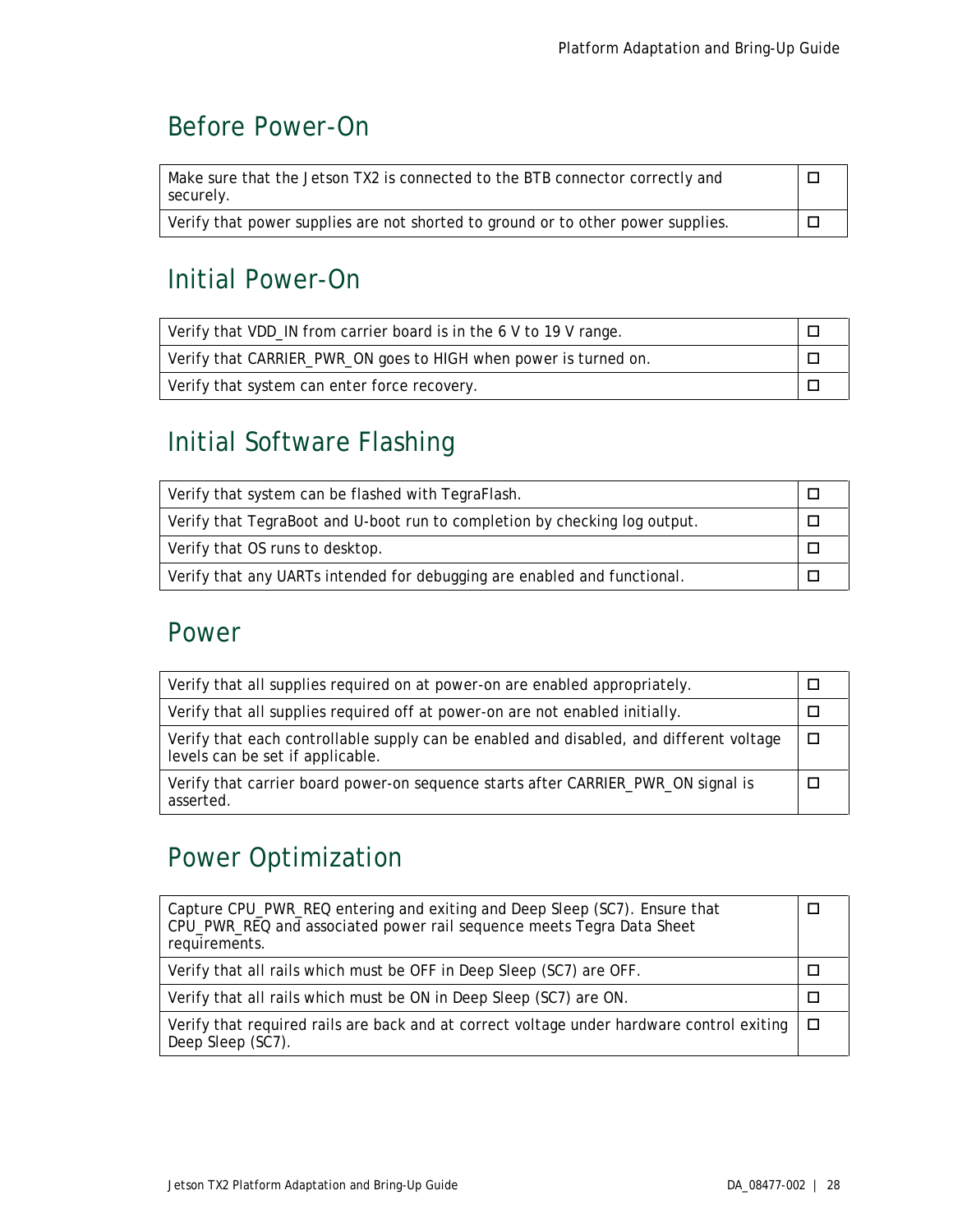### <span id="page-28-0"></span>USB 2.0 PHY

| Verify that USB0 supports USB Recovery (device mode).                                                                     | П      |
|---------------------------------------------------------------------------------------------------------------------------|--------|
| Verify that USBO device mode works with intended peripheral types, if supported.                                          | □      |
| Verify USB0, USB1 and or USB2 Host mode, if implemented.                                                                  | $\Box$ |
| Verify USBO Device/Host detection, if supported.                                                                          | П      |
| Verify that USB PHYs go to lowest power mode when not used or when the system is in<br>low power mode.                    | П      |
| Verify that AVDD_USB and AVDD_PLL_UTMIP are off during Deep Sleep (SC7).                                                  | П      |
| Capture USB0_D+/D- signals at both ends of link (connector and test points near Tegra).                                   | □      |
| Capture USB2_D+/D- signals at both ends of link (connector and test points near Tegra).                                   | П      |
| Using USB-IF procedures, verify that signals meet requirements (correct eye<br>height/width, etc.).                       | П      |
| If USB signals do not meet requirements, use the Tegra USB Tuning Guide to adjust<br>settings until requirements are met. | П      |

## <span id="page-28-1"></span>USB 3.0

| Verify USB 3.0 Host mode.                                                                                                        |  |
|----------------------------------------------------------------------------------------------------------------------------------|--|
| Verify USB 3.0 Device mode, if enabled.                                                                                          |  |
| Verify that the USB 3.0 interface goes to the lowest power mode when not used or when $\Box$<br>the system is in low power mode. |  |

### <span id="page-28-2"></span>HDMI

| Verify that HDMI-compatible display works at 1080p.                                                                         |        |
|-----------------------------------------------------------------------------------------------------------------------------|--------|
| Verify that display is detected properly (HPD).                                                                             | $\Box$ |
| Verify that HDMI reads and writes to the display using DDC interface.                                                       |        |
| Verify that HDMI related rails are powered off when not used or system is in Deep Sleep<br>$(SC7)$ .                        |        |
| Capture HDMI signals at the connector (using appropriate test fixture and termination).                                     |        |
| Verify that signal quality is acceptable (meets EYE diagram, etc.). Consult Tegra HDMI<br>Tuning Guide for details.         |        |
| If HDMI signals do not meet requirements, use the Tegra HDMI Tuning Guide to adjust<br>settings until requirements are met. |        |

## <span id="page-28-3"></span>Audio

| Verify reads and writes on I2C interface used for Audio Codec. |  |
|----------------------------------------------------------------|--|
|                                                                |  |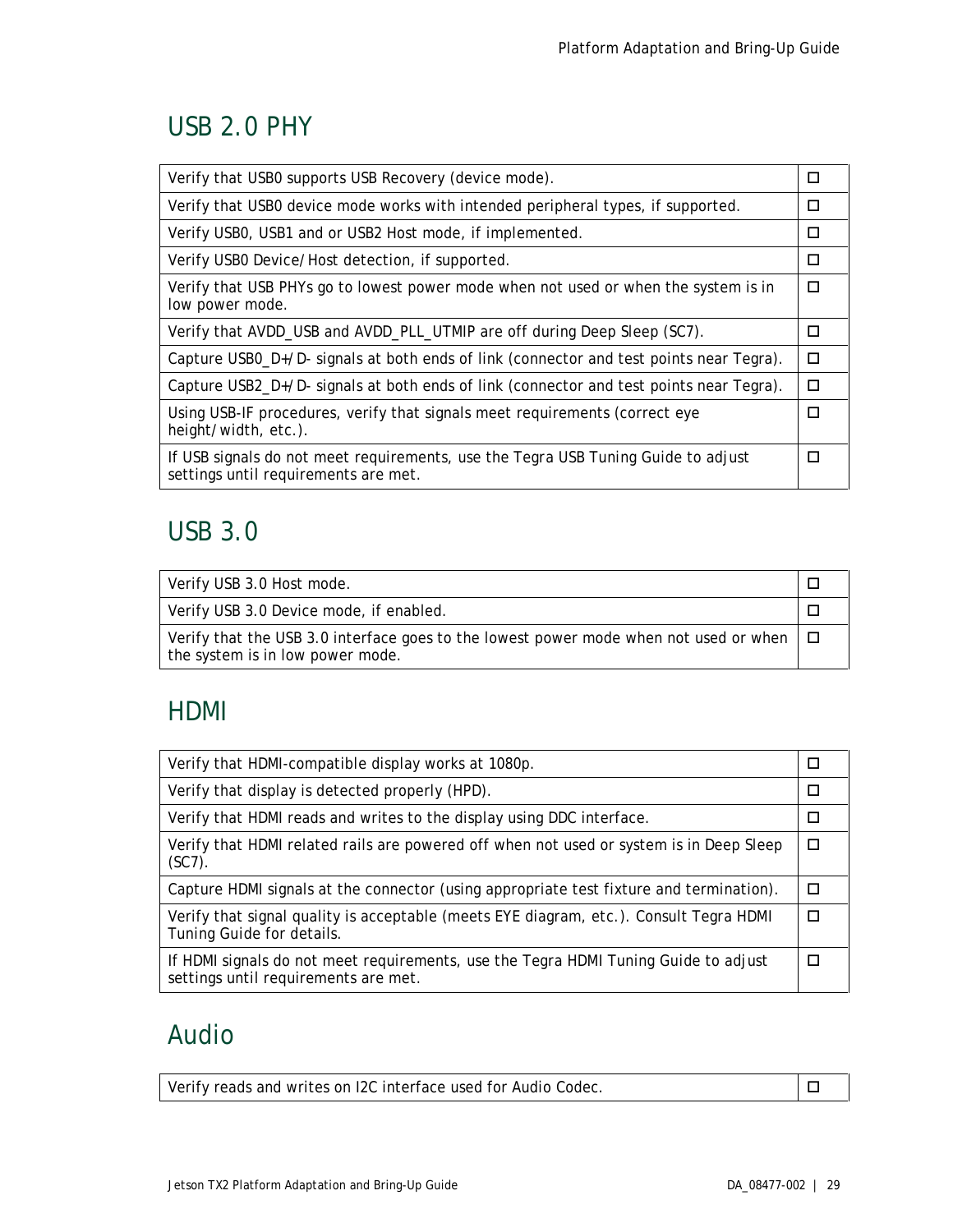| Verify that playback works properly on speakers, headphones, and headset.                                     |   |
|---------------------------------------------------------------------------------------------------------------|---|
| Verify that capture works properly: Sound is recorded from microphone/headset if<br>supported.                |   |
| Verify that tones, voice, etc. can be heard from speakers or headphones/headset.                              |   |
| Verify that Audio Codec goes to lowest power mode when not in use or system enters<br>low power mode.         | Л |
| Capture signals at receiver end of link, if accessible, for each I2S I/FT used.                               |   |
| Verify that signal quality is acceptable. Look for excessive over/undershoot and glitches<br>on signal edges. |   |

## <span id="page-29-0"></span>UART

Verify that Tegra TX/RX/CTS/RTS connects to device RX/TX/RTS/CTS for each UART used.  $\Box$ 

Verify that signal quality is acceptable. Look for excessive over/undershoot and glitches on signal edges.  $\Box$ 

## <span id="page-29-1"></span>SD Card (SDMMC1)

| Verify proper connectivity by setting Tegra pins to GPIOs, if necessary, to debug.                                                                                                                                                                       |  |
|----------------------------------------------------------------------------------------------------------------------------------------------------------------------------------------------------------------------------------------------------------|--|
| Verify that basic SD commands operate properly.                                                                                                                                                                                                          |  |
| Verify reads and writes for a variety of SD Cards.                                                                                                                                                                                                       |  |
| Verify that SD Card insertion detection works and wakes system, if supported.                                                                                                                                                                            |  |
| Verify that SD Card Write Protect works, if implemented.                                                                                                                                                                                                 |  |
| Verify that SD Card goes to low power mode or rails are powered off when not used or<br>in low power system state.                                                                                                                                       |  |
| Verify that signal quality is acceptable when probed at receiver end (socket or test<br>points near BTB connector or both for bidirectional signals). Look for excessive over/<br>undershoot and glitches on signal edges and abnormal Clock duty cycle. |  |

### <span id="page-29-2"></span>Sensors I2C: General

| Verify that addresses of all I2C devices appear correctly, and no unknown ghost devices<br>appear.                      | $\Box$ |
|-------------------------------------------------------------------------------------------------------------------------|--------|
| Verify that signal quality is acceptable, including rise times of signals, when probed at<br>BTB connector and devices. | $\Box$ |

## <span id="page-29-3"></span>PEX (Optional)

| Verify proper connectivity by checking lanes. |  |
|-----------------------------------------------|--|
|-----------------------------------------------|--|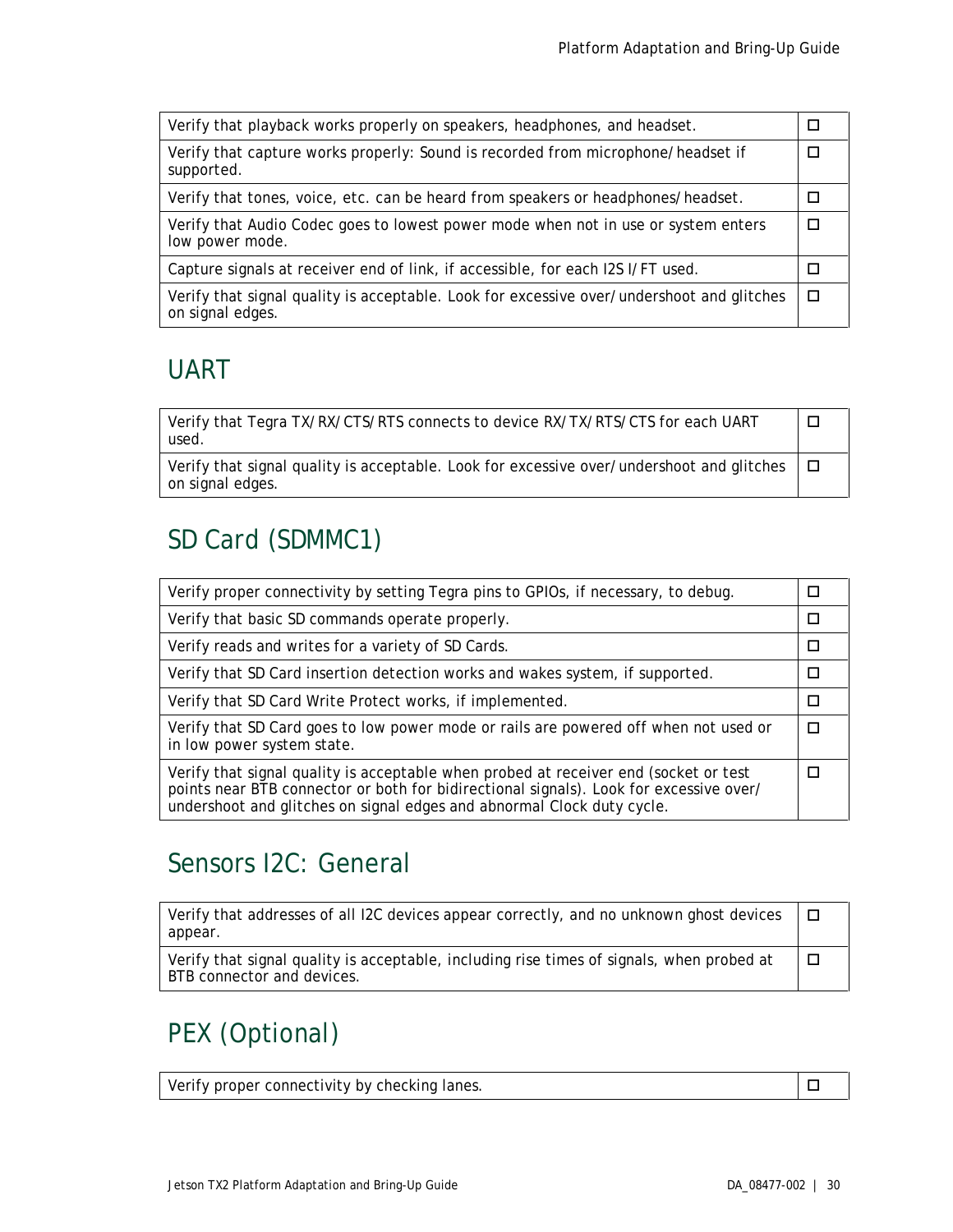| Verify that any implemented PEX interfaces transition to the lowest power state in Deep $\Box$<br>Sleep (SC7).                                                           |   |
|--------------------------------------------------------------------------------------------------------------------------------------------------------------------------|---|
| Verify that signal quality is acceptable when probed at receiver end of link near Tegra<br>and device. Look for excessive over/ undershoot and glitches on signal edges. | ட |

## <span id="page-30-0"></span>SATA (Optional)

| Verify proper connectivity by checking diff lines.                                                                                                                       |  |
|--------------------------------------------------------------------------------------------------------------------------------------------------------------------------|--|
| Verify that any implemented SATA interfaces transition to the lowest power state in<br>Deep Sleep (SC7).                                                                 |  |
| Verify that signal quality is acceptable when probed at receiver end of link near Tegra<br>and device. Look for excessive over/ undershoot and glitches on signal edges. |  |

## <span id="page-30-1"></span>Embedded Display(s) (Optional)

| Verify that I2C or other control interface is able to perform writes/reads to display.                                                                                                                                                  | П |
|-----------------------------------------------------------------------------------------------------------------------------------------------------------------------------------------------------------------------------------------|---|
| Verify that each embedded display shows correct colors.                                                                                                                                                                                 | п |
| Verify that each embedded display's backlight is enabled when in normal display mode.                                                                                                                                                   | □ |
| Verify that each embedded display's backlight brightness can be adjusted properly.                                                                                                                                                      | □ |
| Verify that each embedded display's backlight is disabled when in a low power mode.                                                                                                                                                     | п |
| Verify that each embedded display (and any display bridge) transitions to the lowest<br>power state in Deep Sleep (SC7).                                                                                                                | п |
| Verify that power-on/off sequencing of rails associated with each display meets<br>manufacturer's requirements.                                                                                                                         | п |
| Verify DSI, LVDS or eDP timing (see Tegra DC and DSI Debugging Guide for details on<br>how and what to verify).                                                                                                                         | П |
| Probe DSI, LVDS or eDP signals near panel driver, or at connector/test points if access to<br>driver is not possible, and verify that signal quality is acceptable. Look for excessive<br>over/undershoot and glitches on signal edges. | п |

## <span id="page-30-2"></span>Imager(s) (Optional)

| Verify that I2C interface writes/reads work to all cameras.                                                          |  |
|----------------------------------------------------------------------------------------------------------------------|--|
| Verify that preview displays properly for all cameras.                                                               |  |
| Verify that still capture works on all cameras.                                                                      |  |
| Verify that video capture works on all cameras.                                                                      |  |
| Verify that cameras and related circuitry enter lowest power mode when not used or<br>system is in a low power mode. |  |
| Verify that power-on/off sequencing of rails associated with imager module meets<br>manufacturer's requirements.     |  |
| Probe MCLK output at recommended test points, and verify that signal quality is                                      |  |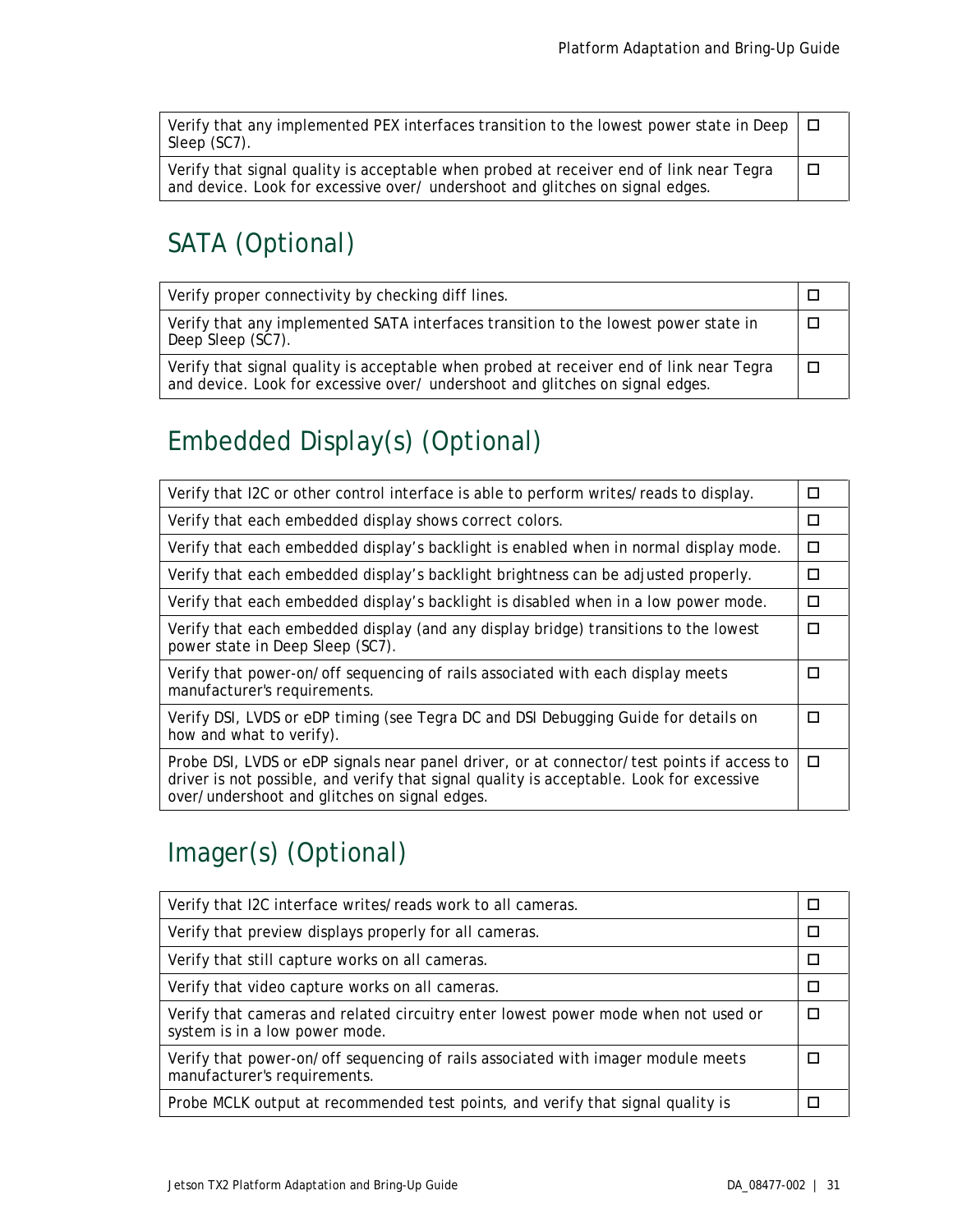| acceptable. Look for excessive over/undershoot and glitches on signal edges. |  |
|------------------------------------------------------------------------------|--|
| Look for excessive over/undershoot and glitches on signal edges.             |  |

# <span id="page-31-0"></span>Software Bring-Up Checklist

This section provides a checklist for the software bring-up process.

### <span id="page-31-1"></span>Preparation

| If your replaced the SDRAM MB1 BCT with a new DDR, verify it.                                        |  |
|------------------------------------------------------------------------------------------------------|--|
| If you replaced the baseboard, verify the PMIC and pinmux configuration.                             |  |
| If you replaced the eMMC, verify its operation.                                                      |  |
| Obtain board schematics and component data sheets.                                                   |  |
| Verify power tree and modify device tree, MB1 PMIC configuration accordingly, for the<br>base board. |  |
| Review board pinmux and modify MB1 pinmux and PAD configuration, accordingly.                        |  |

## <span id="page-31-2"></span>Bring-up Hardware Validation

| Power and Reset Sequence, Power Rail Check |  |
|--------------------------------------------|--|
| Recovery Mode                              |  |
| NvTest (Tegra MODS) DDR, eMMC, CPU         |  |
| JTAG connection check                      |  |

### <span id="page-31-3"></span>U-Boot Port and Boot Validation

| TegraFlash                                                   |  |
|--------------------------------------------------------------|--|
| UART output                                                  |  |
| KBD connection                                               |  |
| Board config/PMIC regulator config/Pinmux/Review device tree |  |
| Verify FS support/Config boot scripts (bootcmd)              |  |
| Boot to U-boot                                               |  |
| Boot to kernel                                               |  |
| Boot to kernel command line or custom desktop                |  |

## <span id="page-31-4"></span>Kernel and Peripherals, Port and Validation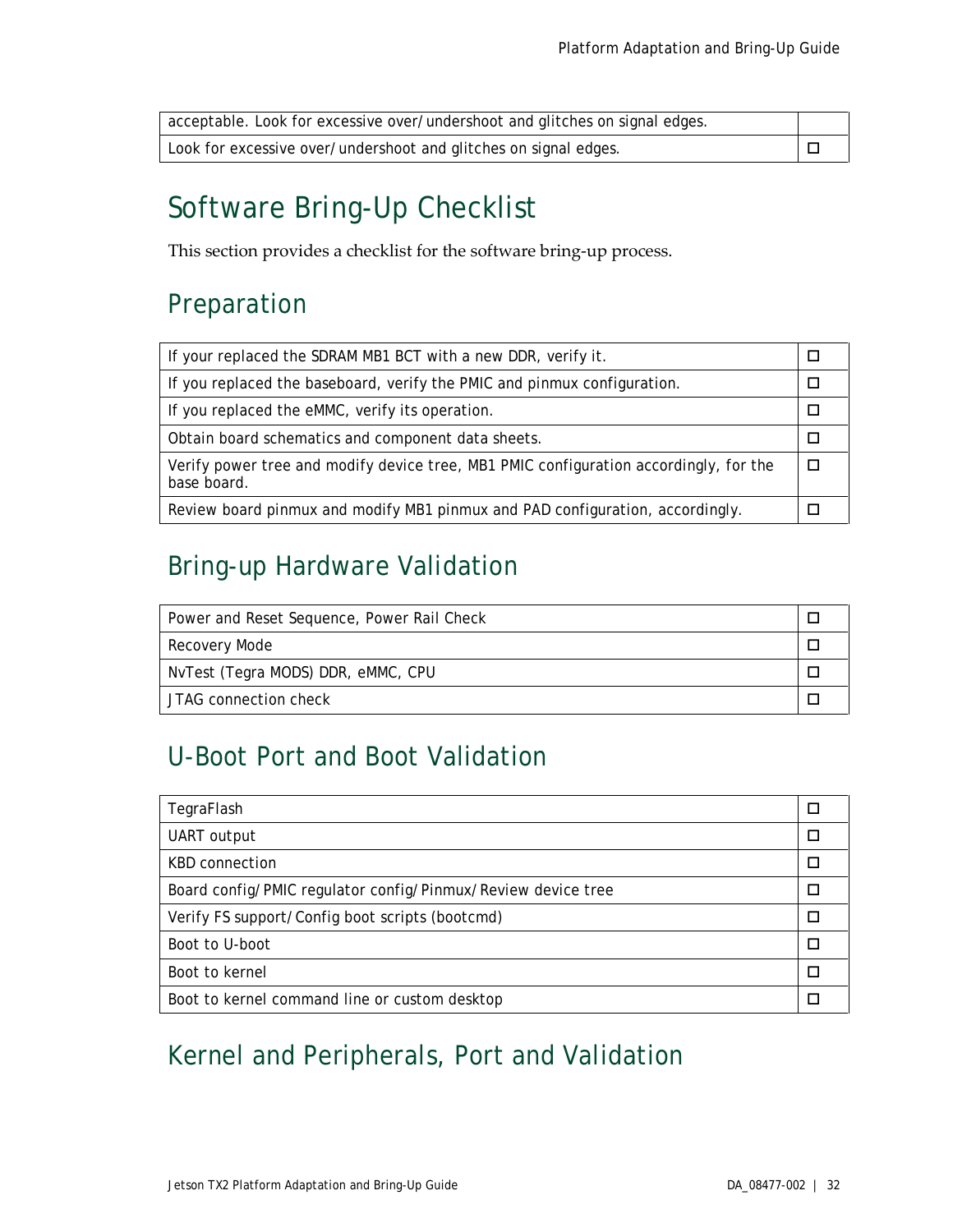| Device tree review, Pinmux, GPIO, Wake pins | □      |
|---------------------------------------------|--------|
| PMU and regulator drivers                   | П      |
| Display/HDMI                                | □      |
| Audio codec                                 | □      |
| Microphone and speaker                      | П      |
| <b>USB</b>                                  | □      |
| SD card                                     | □      |
| <b>Thermal Sensor</b>                       | П      |
| <b>EMC DFS table</b>                        | □      |
| Ethernet                                    | $\Box$ |
| <b>SATA</b>                                 | □      |
| PCIe                                        |        |

# <span id="page-32-0"></span>System Power and Clocks

| CPU/CORE/GPU DVFS                                         | □      |
|-----------------------------------------------------------|--------|
| <b>EMC DFS table</b>                                      | □      |
| CPU/CORE EDP                                              | $\Box$ |
| <b>GPU EDP</b>                                            | $\Box$ |
| System EDP (Contain Current monitor & Voltage comparator) | П      |
| Power Off                                                 | $\Box$ |
| SC7 (optional)                                            | $\Box$ |
| CPU power down                                            | П      |
| BCT, Full-speed                                           | П      |